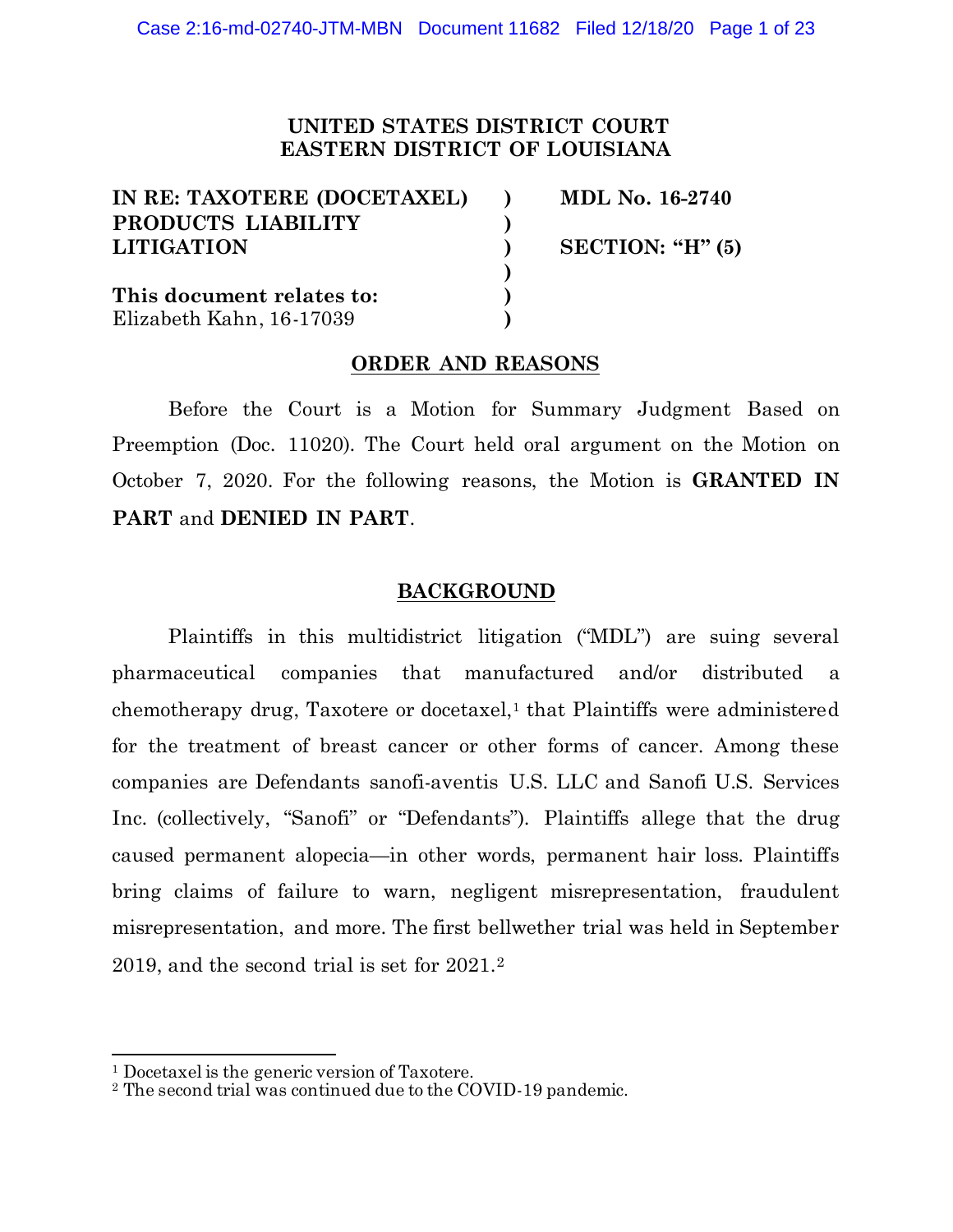Plaintiff Elizabeth Kahn, the second bellwether plaintiff, completed her Taxotere treatment in July 2008. In the instant Motion, Defendants move for summary judgment on the affirmative defense of preemption.<sup>3</sup> Specifically, they argue that at the time of Plaintiff's treatment, Sanofi was precluded from revising the Taxotere label that had been in effect for years. According to Sanofi, federal law prohibited the addition of stronger language to the label to warn users of a risk of permanent alopecia. Plaintiff opposes the Motion.

#### **The History of the Taxotere Label**

In 1996, the FDA approved the use of Taxotere for advanced or metastatic breast cancer. The initial labeling identified alopecia as a possible side effect of the drug and advised patients that "hair generally grows back." On August 18, 2004, the FDA approved Sanofi's supplemental New Drug Application ("sNDA") to use Taxotere in combination with two other drugs, doxorubicin (Adriamycin) and cyclophosphamide (Cytoxan)—collectively known as "TAC"—for the adjuvant treatment of node-positive breast cancer.<sup>4</sup> With this sNDA, Sanofi provided the FDA the interim results of two clinical trials, TAX 316 and GEICAM 9805, as well as two articles detailing the results of two other Sanofi studies—the "Nabholtz" article and the "Sjöström" article.

In the Nabholtz article, the authors discussed the results of a Phase II clinical trial known as TAX 702.5 The purpose of the TAX 702 trial was to "investigate[] the efficacy and toxicity of docetaxel with doxorubicin and cyclophosphamide (TAC) as first-line chemotherapy for anthracycline-naïve

<sup>&</sup>lt;sup>3</sup> To the extent that Defendants raise preemption arguments relating to other Plaintiffs in the MDL, the Court will defer ruling on those arguments until a later date.

<sup>4</sup> Doc. 11020-2 at 3.

<sup>5</sup> *Id.* at 4.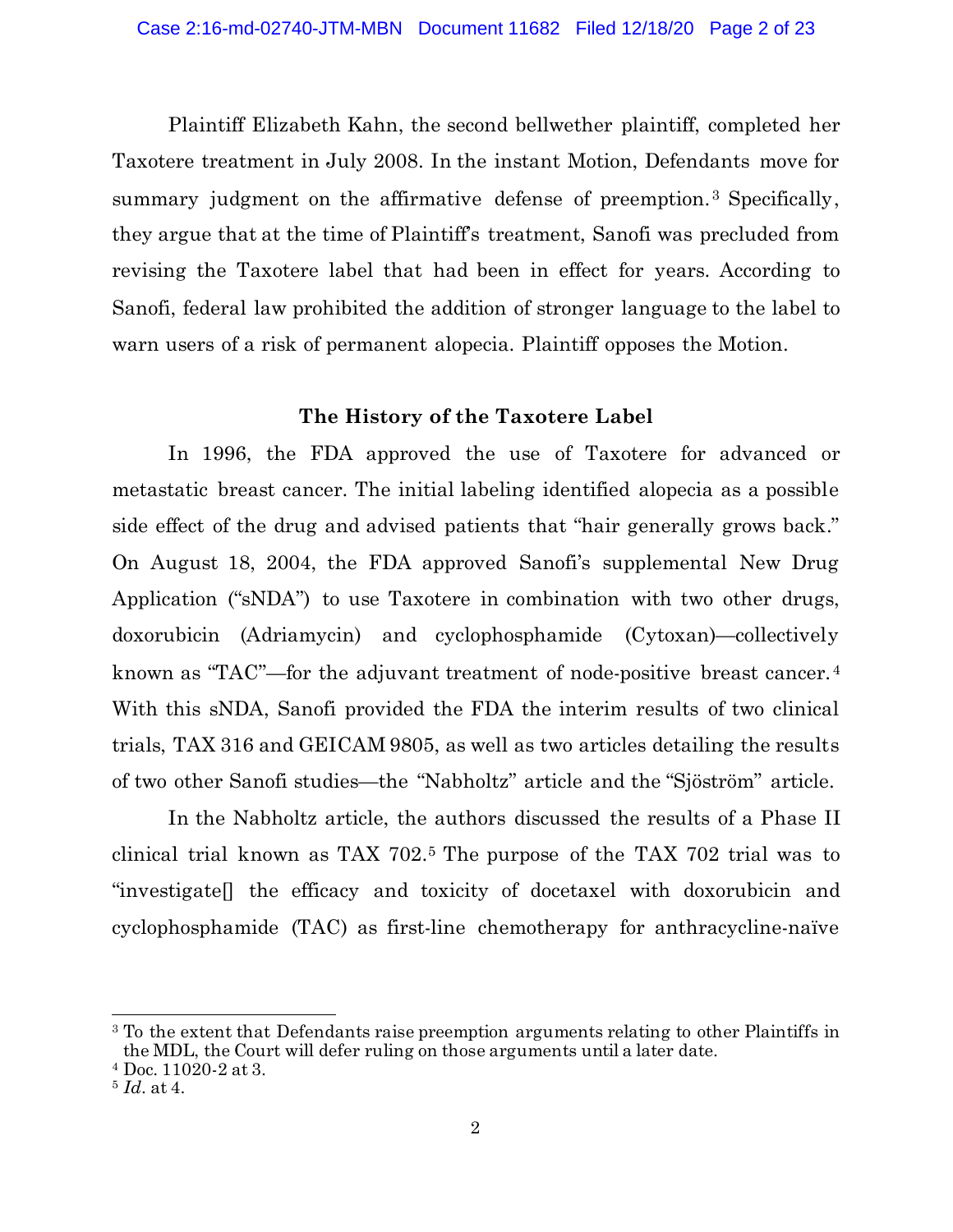patients with metastatic breast cancer."6 The authors summarized the results of the TAX 702 study as follows:

> After an independent panel review, the overall objective response rate was 77% (complete response, 6%). Overall objective response rates in patients with visceral, bone, and liver involvement were 82%, 82%, and 80%, respectively. Median duration of response was 52 weeks, and median time to progression was 42 weeks. With a median follow-up of 32 months, the median survival had not yet been reached, whereas the 2-year survival was 57%. The main toxicities were hematologic (neutropenia grade 3/4 in 100% of patients and 95% of cycles; febrile neutropenia in 34% of patients and 9% of cycles). Documented grade 3 infection was seen in one patient (2%) in one cycle, and no toxic death was reported. Severe acute or chronic nonhematologic adverse events were infrequent, and docetaxel-specific toxicities (such as fluid retention and nail changes) were mild, with only one patient being discontinued for fluid retention. Congestive heart failure was seen in two patients  $(4\%)$ .<sup>7</sup>

In the remainder of the seven-page article, the authors more thoroughly discussed the results of the study. <sup>8</sup> In the following excerpt, which Sanofi highlights, the authors mentioned "long-lasting" alopecia:

> Acute nonhematologic toxicities were usually mild (Table 6) with infrequent grade 3 nausea (9%), stomatitis (6%) and diarrhea (4%). No grade 4 episodes of acute nonhematologic toxicity were reported. The most common treatment-related chronic nonhematologic toxicity was alopecia (87%), with longlasting (longer than 2 years) partial alopecia in four patients.9

<sup>6</sup> Doc. 11020, Ex. 26.

<sup>7</sup> *Id.*

<sup>8</sup> *Id.*

<sup>9</sup> *Id.*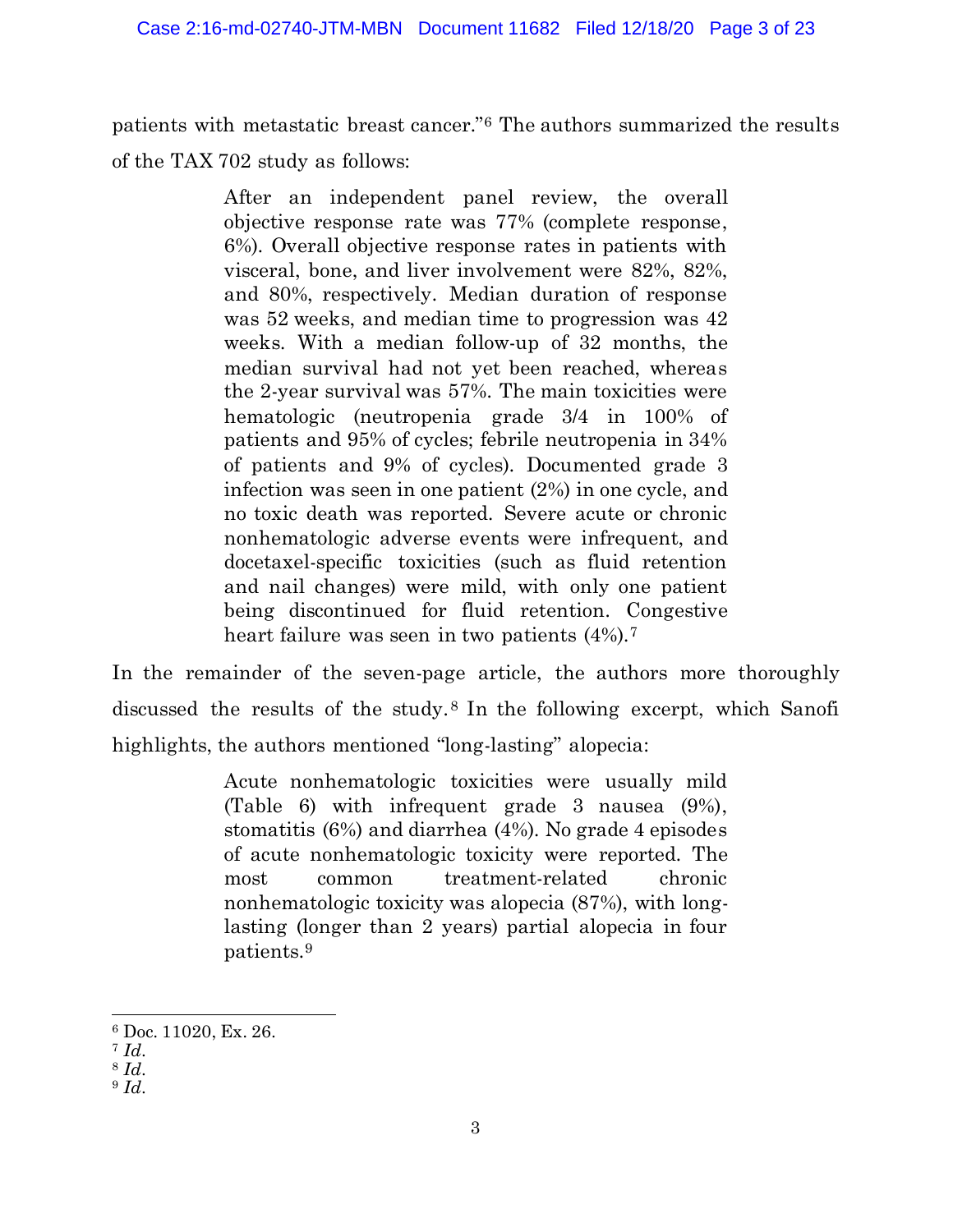In the second article, the "Sjöström" article, the authors described the results from a Phase III clinical trial known as TAX SI007, "which compared sequential methotrexate and 5-flurouaracil to Taxotere for the treatment of patients with advanced breast cancer."10 The authors concluded:

> There was a significantly higher overall response rate in the docetaxel 42% (CR 8% + PR 34%) than in the MF arm 21% (CR 3% + PR 18%) (*P*<0.001). . . . Docetaxel also had a significantly higher response rate of 27% following crossover compared with MF (12%). Significantly more side-effects (leucopenia, infections, neuropathy, oedema, asthenia, skin, nail changes, alopecia) were seen in the docetaxel than in the MF group. However, grade 3 and 4 side-effects were infrequent with both drugs, with the exception of fatigue, alopecia and infections. . . . Based on the response rate and the primary endpoint of TTP, docetaxel is superior to sequential methotrexate and 5-fluorouacil in advanced breast cancer after anthracycline failure.11

In the weeks preceding the FDA's approval of the sNDA on August 18, 2004, Sanofi had proposed adding new language to the "Adverse Reactions" section of the Taxotere label.12 Sanofi proposed adding a subsection called "Other persistent reactions."13 The subsection mentioned, among other items, alopecia. <sup>14</sup> When the FDA sent Sanofi edits on the proposed language,

#### **Other persistent reactions**

<sup>10</sup> Doc. 11020-2 at 4.

<sup>11</sup> Doc. 11020, Ex. 25.

<sup>12</sup> *See* Doc. 11020-2 at 7–8.

<sup>13</sup> *Id.*

<sup>14</sup> The entire subsection read as follows:

The following events were observed to be ongoing in TAC-treated patients at the median follow-up time of 55 months: alopecia (22/687), amenorrhea (133/233), neurosensory (9/73) and peripheral edema (18/112). These events were also observed in the FAC arm during the follow-up period: alopecia (9/642),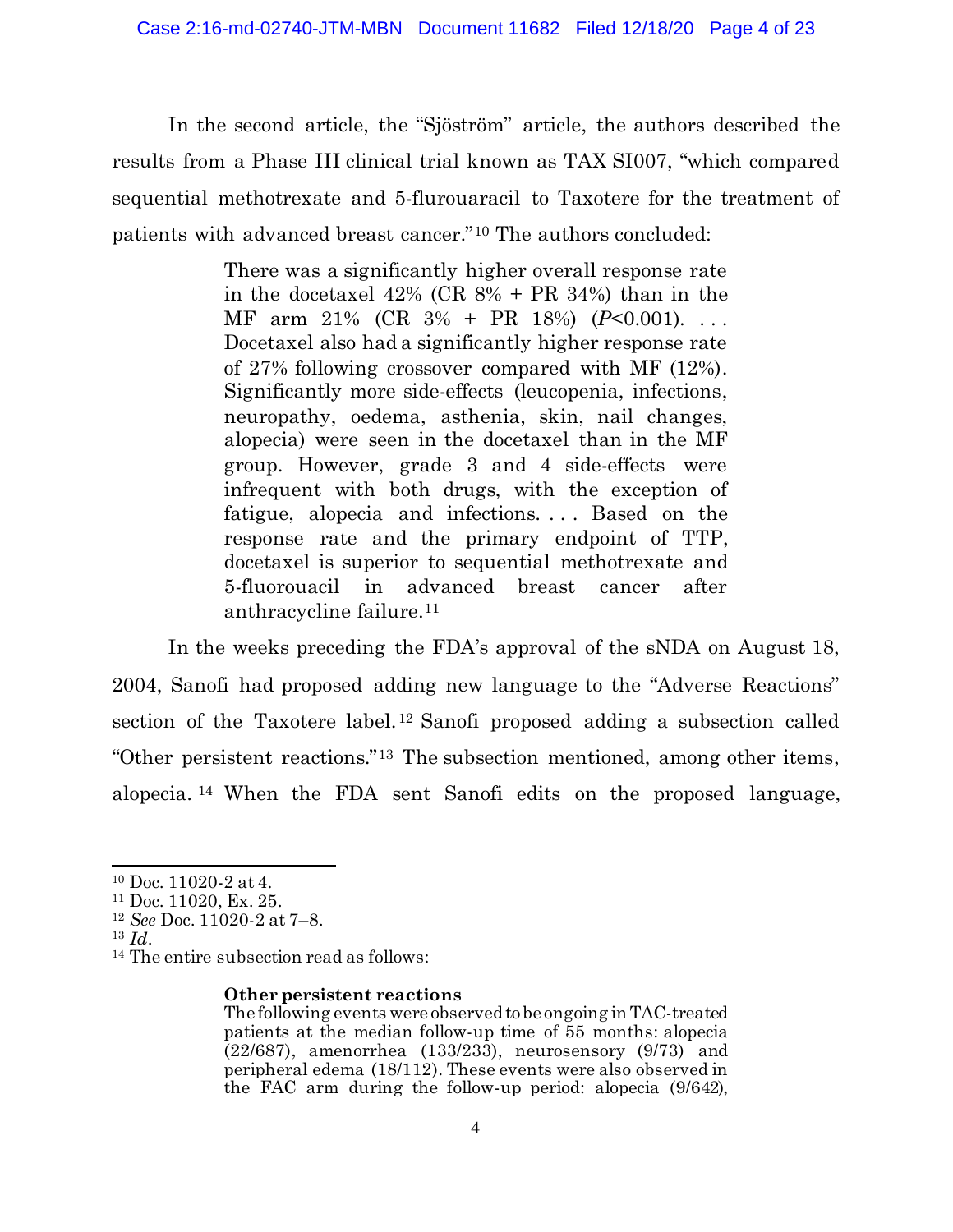however, it had deleted the entire proposed subsection on "Other persistent reactions."15 No reason was provided for the deletion.16 Ultimately then, while the FDA approved a revised label to recognize this new indication of the drug, the language regarding alopecia remained the same as in the initial label.17

Between 2004 and 2008, the FDA approved several revised versions of the Taxotere label. Specifically, on June 30, 2004, Sanofi submitted another sNDA to the FDA.18 The application provided for "proposed labeling changes to the package insert to incorporate the efficacy and safety information observed over the three doses evaluated in study TAX 313."19 On March 1, 2005, Sanofi submitted a "Changes Being Effected" sNDA.20 This application related to label language "regarding dose reduction for patients who experience stomatitis while receiving the adjuvant treatment for breast cancer."21 On May 4, 2005, Sanofi submitted another sNDA, which involved "changes proposed to the carton, blister, active vial and diluent vial labels and the package insert to decrease the possibility of misinterpretation of the depiction of product strength.<sup>22</sup> The FDA approved these applications.<sup>23</sup>

amenorrhea (101/186), neurosensory (2/15) and peripheral edema (3/19).

*See id.*; Doc. 11020, Ex. 37. This subsection related specifically to the results of the TAX 316 clinical trial. In the TAX 316 trial, 744 patients were given a Taxotere regimen that included Taxotere, Adriamycin, and cyclophosphamide. *See* Doc. 11332. Researchers called this the "TAC" arm of the study. The other arm of the study was a control/comparator arm—the "FAC" arm. In this arm, patients received a chemotherapy agent called Fluorouracil instead of Taxotere. Participants were followed for 10 years after their treatment. During this period, researched tracked ongoing adverse events, including alopecia.

<sup>15</sup> Doc. 11020-2 at 7–8.

<sup>16</sup> *Id.*

<sup>17</sup> *See id.*

<sup>18</sup> Doc. 11020, Ex. 62.

<sup>19</sup> *Id.*

<sup>20</sup> Doc. 11020, Ex. 63.

<sup>21</sup> *Id.*

<sup>22</sup> Doc. 11020, Ex. 64.

<sup>23</sup> *Id.*; Doc. 11020, Ex. 62; Doc. 11020, Ex. 63.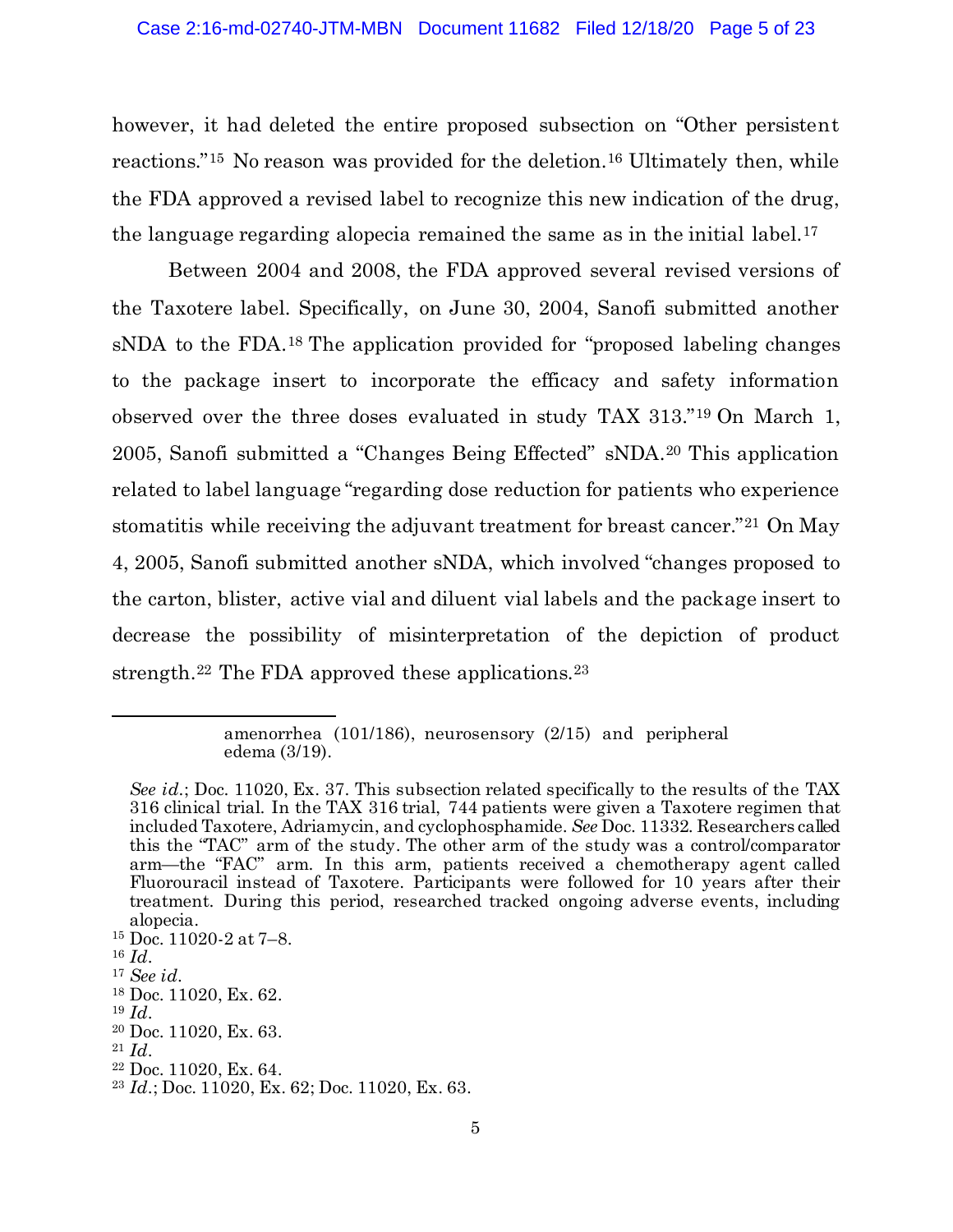On September 23, 2005, Sanofi submitted another sNDA. <sup>24</sup> This one "provide[d] for the use of Taxotere (docetaxel) Injection Concentrate in combination with cisplatin and fluorouracil for the treatment of patients with advanced gastric adenocarcinoma, including adenocarcinoma of the gastroesophageal junction, who have not received prior chemotherapy for advanced disease."25 The FDA approved the application along with the labeling text that related to the new use.<sup>26</sup>

On December 21, 2005, Sanofi submitted another "Changes Being Effected" sNDA.27 This one "provide[d] for changes to the package insert Black Box Warning and WARNINGS, Hypersensitivity Reactions subsection to include a new warning for severe hypersensitivity reactions and to add four new sections to the ADVERSE REACTIONS, Post-Marketing Experiences subsection." <sup>28</sup> On April 14, 2006, Sanofi submitted another sNDA, which "provide[d] for the use of TAXOTERE® (docetaxel) Injection Concentrate in combination with cisplatin and fluorouracil for the induction treatment of patients with inoperable locally advanced squamous cell carcinoma of the head and neck (SCCHN)."29 On March 29, 2007, Sanofi submitted another sNDA, which "provide[d] for the use of TAXOTERE® (docetaxel) Injection Concentrate in combination with cisplatin and fluorouracil for the induction treatment of patients with locally advanced squamous cell carcinoma of the head and neck (SCCHN)."30 The FDA approved these applications along with revised labeling text.31

<sup>28</sup> *Id.*

<sup>30</sup> Doc. 11020, Ex. 68.

<sup>24</sup> Doc. 11020, Ex. 65.

<sup>25</sup> *Id.* <sup>26</sup> *Id.*

<sup>27</sup> Doc. 11020, Ex. 66.

<sup>29</sup> Doc. 11020, Ex. 67.

<sup>31</sup> *See id.*; Doc. 11020, Ex. 66; Doc. 11020, Ex. 67.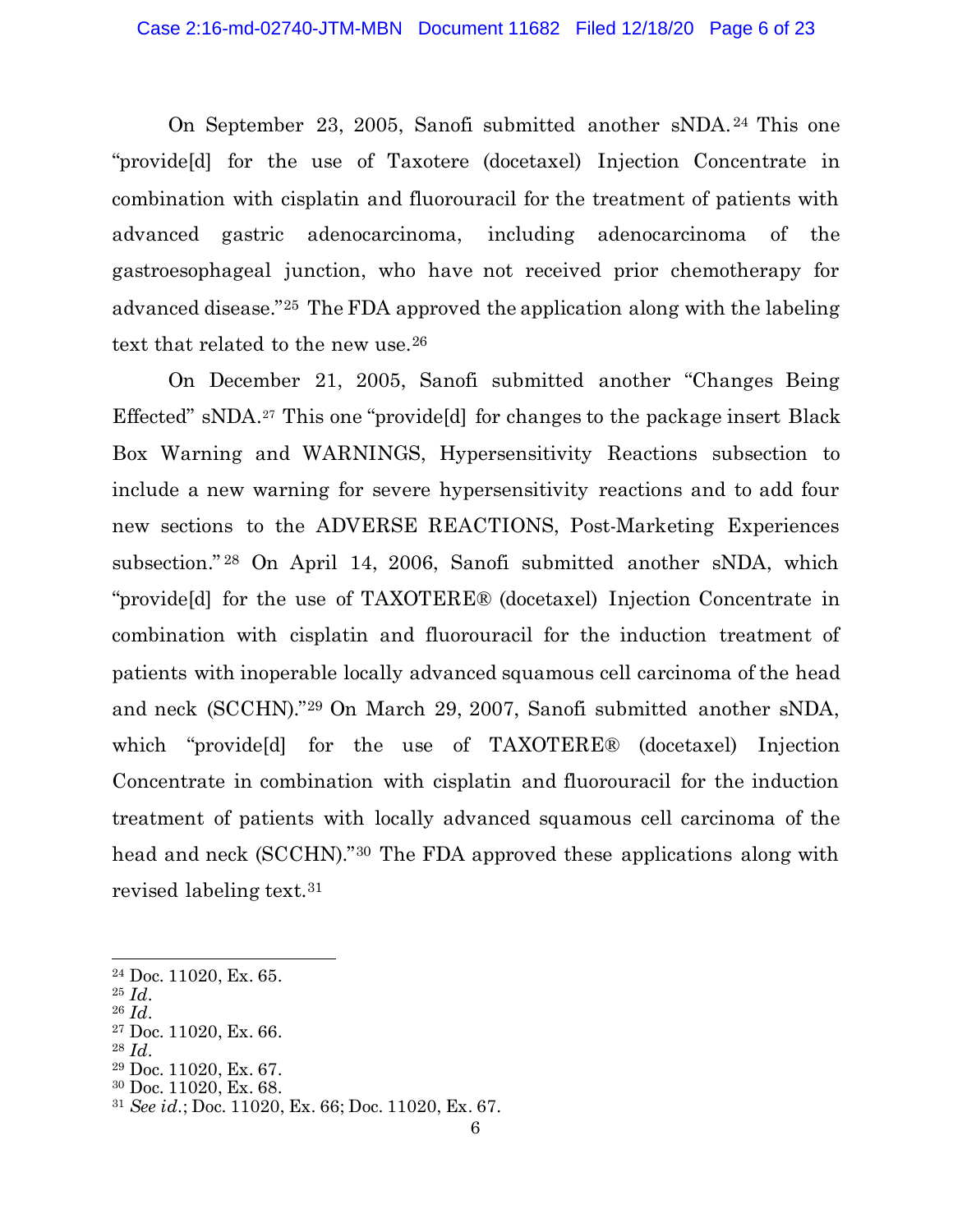Plaintiff Kahn received her treatment in 2008 after the FDA's approval of these revisions to the Taxotere label. None of these revisions, however, related to alopecia. In 2008, then, when Kahn was treated, the FDA-approved label provided, as it had since 1996, that "[l]oss of hair occurs in most patients taking Taxotere (including the hair on your head, underarm hair, pubic hair, eyebrows, and eyelashes). Hair loss will begin after the first few treatments and varies from patient to patient. Once you have completed all your treatments, hair generally grows back."32

In early 2015, MDL Plaintiff Kelly Gahan contacted the FDA about her experience with Taxotere.33 She told the FDA about her hair loss, and the FDA agreed to open an investigation into permanent alopecia.34 After this, Gahan encouraged others to email the FDA with stories of their permanent hair loss, and the FDA received correspondence from more than 40 patients about permanent alopecia.35 For example, one patient wrote that her "life has been ruined" and she "was never warned of this possible side effect." <sup>36</sup> Another wrote, "I feel that I should have been warned of this possible side effect."37

On March 23, 2015, the FDA contacted Sanofi requesting "a summary of cases of permanent partial or total alopecia associated with docetaxel use." <sup>38</sup> On April 10, 2015, Sanofi responded to the FDA by submitting a 25-page analysis. <sup>39</sup> The analysis included a review of 2,118 cases of alopecia from Sanofi's pharmacovigilance database; a chart of reports of long-standing

<sup>34</sup> *Id.*

<sup>32</sup> *See* Doc. 11020-2 at 2–3, 16.

<sup>33</sup> *Id.* at 24–25.

<sup>35</sup> *Id.* at 25–26.

<sup>36</sup> Doc. 11020-2 at 26.

<sup>37</sup> *Id.*

<sup>38</sup> Doc. 11020, Ex. 116.

<sup>39</sup> Doc. 11020, Ex. 118.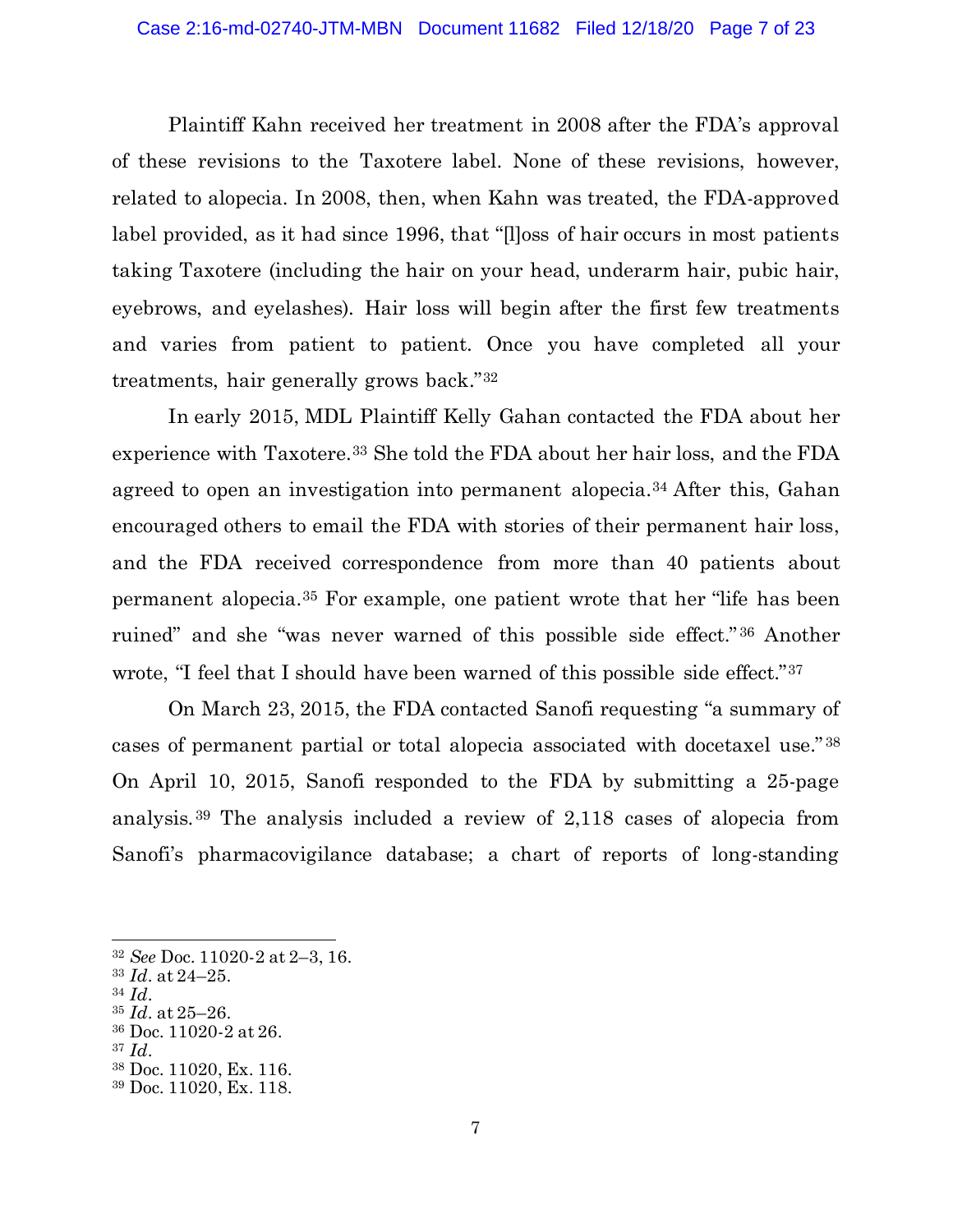alopecia associated with Taxotere use; a summary of the alopecia data from GEICAM 9805; and Sanofi's overall analysis of the potential side effect.<sup>40</sup>

On October 2, 2015, after reviewing this submission, the FDA requested additional information on permanent alopecia.41 The FDA further requested that Sanofi update its label, "due to the possibility that permanent alopecia may be associated with docetaxel use."42 Specifically, the FDA asked Sanofi to "[a]mend the package insert in Section 6.2 (Postmarketing Experience) (and patient information, if appropriate) to add information on permanent or irreversible alopecia."43 Soon after this, on October 13, 2015, Senator Mark Warner wrote to the FDA after hearing from a constituent who told him that "[f]or over a decade, the breast cancer drug Taxotere has been leaving women permanently bald or with severe male pattern baldness."44 The Senator asked that the FDA investigate and provide him with a response.45 Around the same time, the FDA noted in its internal correspondence regarding Taxotere, that "virtually all of the described cases of alopecia were confounded by use of other cytotoxic agents, which are also known to cause alopecia."46

In response to the FDA's request, Sanofi sent the FDA a "Changes Being Effected" labeling supplement.47 Sanofi informed the FDA that "additions of permanent alopecia have been made" to three parts of the Taxotere label:

- Subsection 6.2 Post-Marketing Experiences
- Section 17 PATIENT COUNSELING INFORMATION

<sup>40</sup> *Id.*; Doc. 11020-2 at 25.

<sup>41</sup> *See* Doc. 11214-94 at 2.

<sup>42</sup> Doc. 11020, Ex. 135.

<sup>43</sup> *See* Doc. 11214-94 at 2.

<sup>44</sup> Doc. 11020, Ex. 126. Notably, Plaintiff Gahan encouraged others suffering from permanent hair loss to contact their Congressional representatives and request a change to the Taxotere label. Doc. 11020-2 at 27.

<sup>45</sup> *Id.*

<sup>46</sup> Doc. 11020, Ex. 135.

<sup>47</sup> *See* Doc. 11214-94 at 2.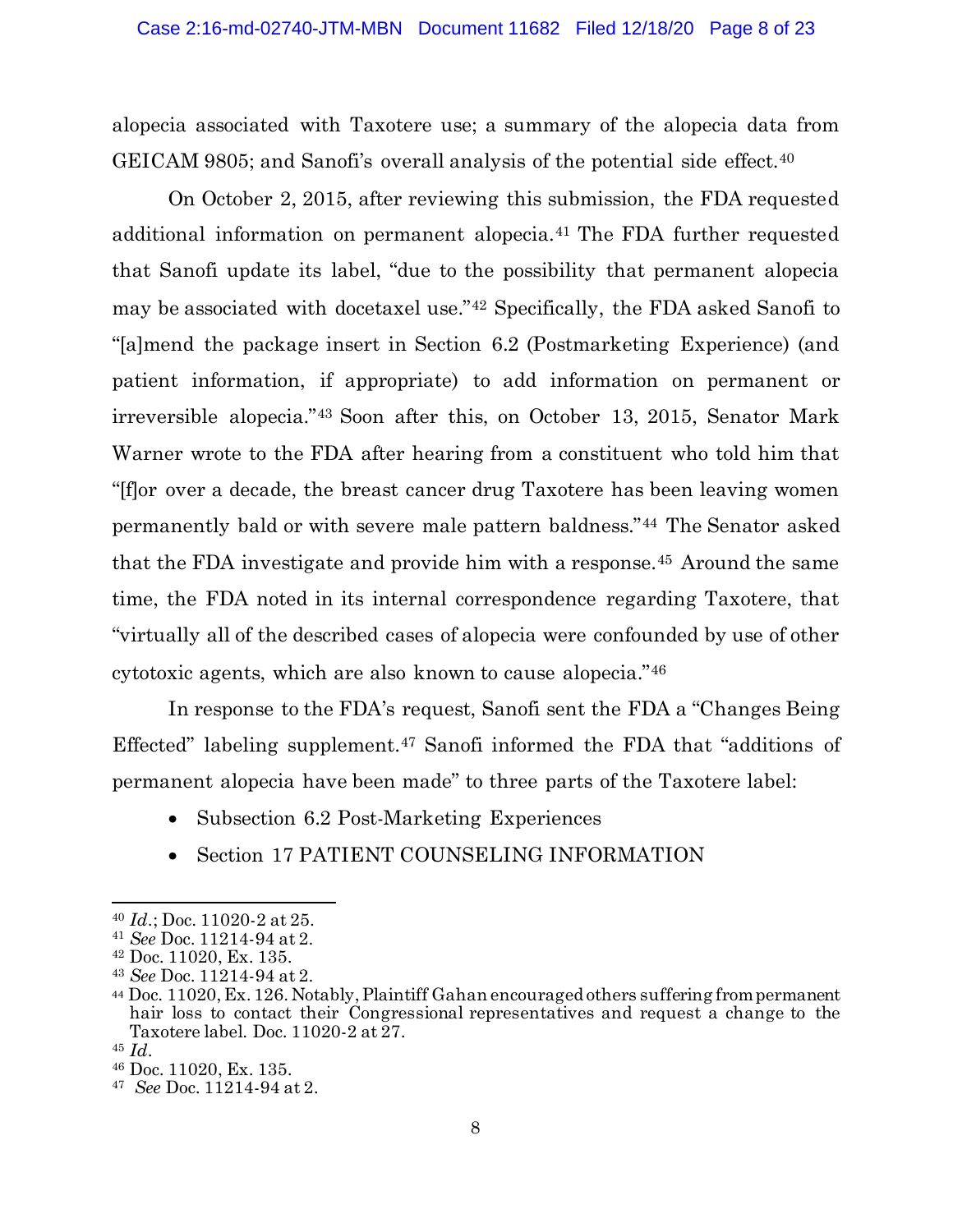• "What are the possible side effects of TAXOTERE?" of Patient Information.48

Notably, in Section 6.2, Sanofi included the following sentence: "Cases of permanent alopecia have been reported." <sup>49</sup> Informed by the data Sanofi submitted, the FDA concluded that "[Sanofi's] simple statement that permanent cases have been reported is all that can reliably be said given the tremendous limitations of the available data."50

### **LEGAL STANDARD**

"Federal preemption is an affirmative defense that a defendant must plead and prove."51 The doctrine of preemption derives from the Supremacy Clause, which provides that federal law "shall be the supreme Law of the Land; . . . any Thing in the Constitution or Laws of any State to the Contrary notwithstanding." <sup>52</sup> Where state and federal law are in direct conflict with each other, "state law must give way."53 Known as impossibility preemption, this is "a demanding defense," requiring a defendant "to demonstrate that it was impossible to comply with both federal and state requirements."54

A preemption analysis must be guided by the two cornerstones of preemption jurisprudence. <sup>55</sup> First, a court should consider "the purpose of Congress."56 Second, in all preemption cases, a court must assume "that the

<sup>48</sup> *Id.*

<sup>49</sup> Doc. 11020, Ex. 136.

<sup>50</sup> Doc. 11020, Ex. 135.

<sup>51</sup> Fisher v. Halliburton, 667 F.3d 602, 609 (5th Cir.2012) ("Federal preemption is an affirmative defense that a defendant must plead and prove.").

<sup>52</sup> U.S. CONST. art. VI, cl. 2.

<sup>53</sup> PLIVA, Inc. v. Mensing, 564 U.S. 604, 617 (2011).

<sup>54</sup> *See* Wyeth v. Levine, 555 U.S. 555, 573 (2009).

<sup>55</sup> *Id.* at 565.

<sup>56</sup> *Id.* (internal citations omitted).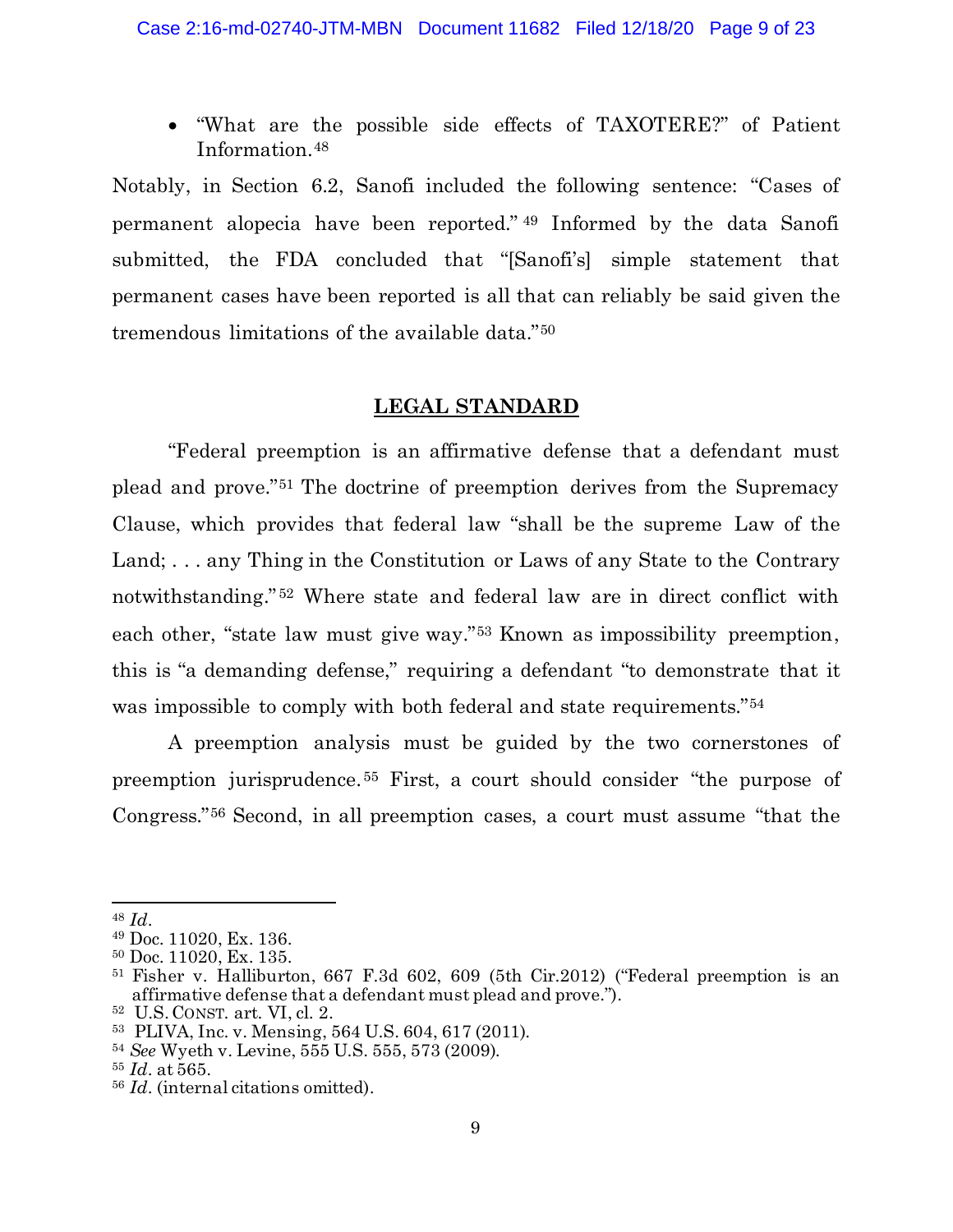historic police powers of the States were not to be superseded by the Federal Act unless that was the clear and manifest purpose of Congress."57

## **LAW AND ANALYSIS**

### **I. The Parties' Arguments**

Sanofi argues that Plaintiff's state law failure to warn claim is preempted by federal law. The law at issue is the Food, Drug, and Cosmetic Act of 1983 (the "FDCA") as well as the FDA regulations promulgated pursuant to it. Sanofi asserts that, pursuant to the FDCA, once the FDA approved its label for Taxotere, Sanofi could not later unilaterally change the label to include additional warnings. Sanofi argues that to make such a unilateral change, the regulations require "newly acquired information," or information not previously submitted to the FDA. Sanofi emphasizes that Plaintiff points to no "newly acquired information." According to Sanofi, then, because the label in effect at the time of Plaintiff's treatment was approved by the FDA, Defendants have carried their burden on preemption.

Sanofi urges the Court to apply a burden-shifting, four-part test enunciated in *Ridings v. Maurice*, No. 15-cv-00020, 2020 WL 1264178 (W.D. Mo. Mar. 16, 2020). Under this proposed analysis, a plaintiff would first identify the specific warning that the defendant allegedly failed to give. The burden would then shift to the defendant who must show that the warning it did provide complied with federal law. If this showing is made, the plaintiff must produce "newly acquired information" showing that the defendant could have unilaterally revised its label without FDA approval. If the plaintiff does this, the defendant then bears the burden of coming forward with "clear

<sup>&</sup>lt;sup>57</sup> *Id.* (internal citations omitted).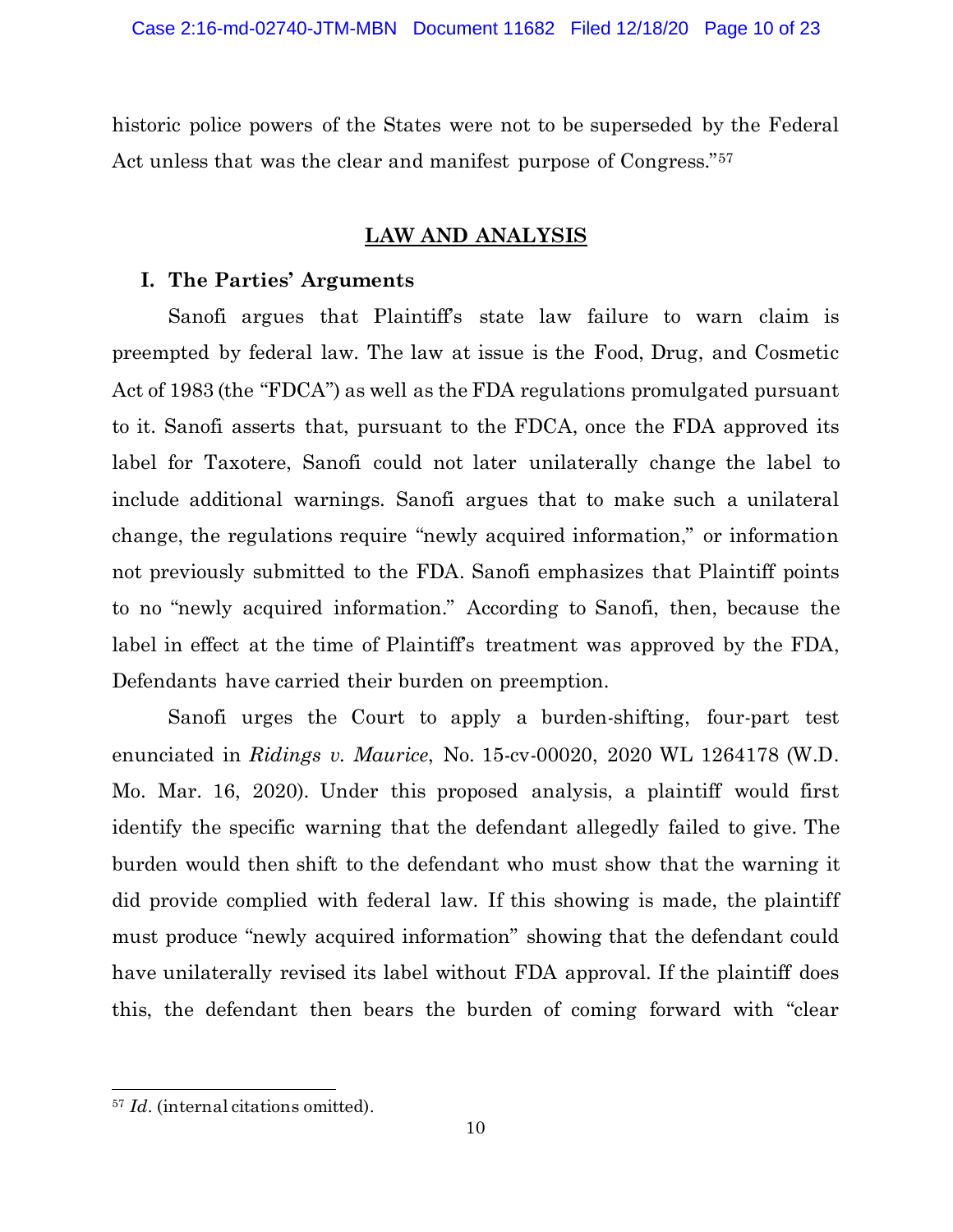evidence" showing that the FDA, even if presented with new evidence, would have rejected the warning advocated by the plaintiff.

In response, Plaintiff argues that *Ridings* is misguided and that Sanofi erroneously places the burden of disproving preemption largely on Plaintiff. Plaintiff cites the recent Supreme Court decision, *Merck Sharp & Dohme Corp. v. Albrecht*, and avers that the burden is on the manufacturer to show that (1) "it fully informed the FDA of the justifications for the warning required by state law," and (2) "the FDA, in turn, informed the drug manufacturer that the FDA would not approve changing the drug's label to include that warning."58

## **II. The Court's Analysis**

As instructed by the Supreme Court, this Court begins by considering "the purpose of Congress." <sup>59</sup> As the Court explained in *Wyeth v. Levine*, Congress enacted the FDCA in the 1930s. <sup>60</sup> The FDCA required every manufacturer to submit a "new drug application" to the FDA for review.<sup>61</sup> In the application, a manufacturer had to include reports of investigations and "specimens of proposed labeling."62 Until an application became effective, a manufacturer could not distribute a drug.<sup>63</sup> If the FDA determined that a drug was not safe to use as labeled, the FDA could reject an application.<sup>64</sup> If the FDA failed to act on an application, it became effective 60 days after being filed.<sup>65</sup>

<sup>58</sup> Merck Sharp & Dohme Corp. v. Albrecht, 139 S. Ct. 1668, 1678 (2019).

<sup>59</sup> *See Levine*, 555 U.S. at 573.

<sup>60</sup> *Id.* at 566.

<sup>61</sup> *Id.*

<sup>62</sup> *Id.*

<sup>63</sup> *Id.*

<sup>64</sup> *Id.*

<sup>65</sup> *Id.*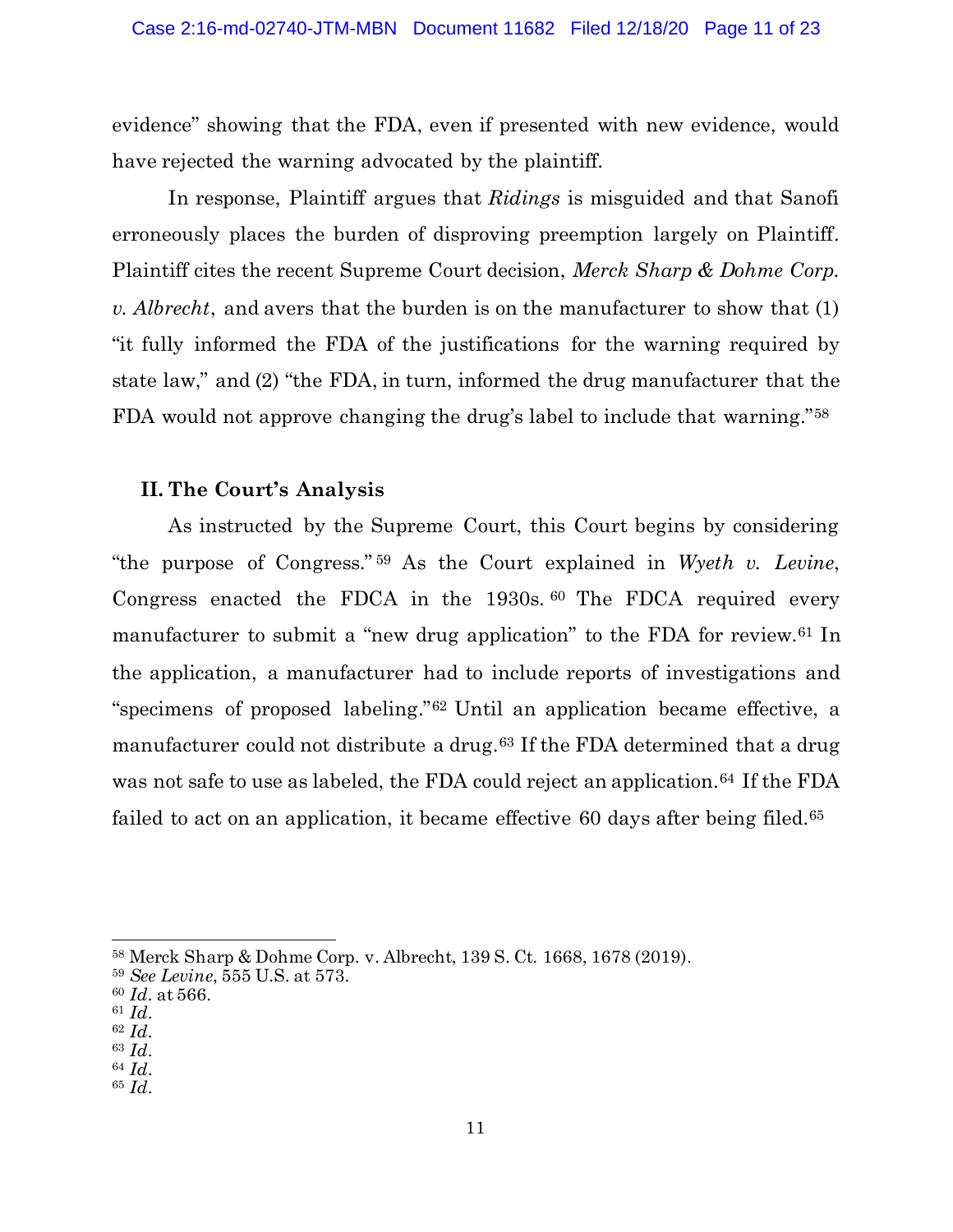In 1962, Congress amended the FDCA and shifted the burden of proof from the FDA to the manufacturer.<sup>66</sup> Under this framework, instead of the FDA proving harm to keep a drug off the market, the manufacturer had to show that its drug was "safe for use under the conditions prescribed, recommended, or suggested in the proposed labeling" before distributing the drug.67 In these amendments, "Congress took care to preserve state law."68 The amendments included a clause "indicating that a provision of state law would only be invalidated upon a 'direct and positive conflict' with the FDCA."69 As the Eastern District of Louisiana has noted, "Congress has demonstrated a clear intent to preserve the functions of both the FDA and state tort remedies," and courts should "protect that balance."70

In 2007, Congress again amended the FDCA, granting the FDA "statutory authority to require a manufacturer to change its drug label based on safety information that becomes available after a drug's initial approval." <sup>71</sup> In doing so, Congress did not require the FDA to preapprove all changes to drug labels. <sup>72</sup> Instead, Congress made clear that manufacturers "remain responsible for updating their labels."73

This 2007 amendment led to the "Changes Being Effected" ("CBE") regulation.74 Under the current CBE regulation, a manufacturer may make "[c]hanges in the labeling to reflect newly acquired information" without prior FDA approval, if the change is "[t]o add or strengthen a contraindication,

<sup>66</sup> *Id.* at 567.

<sup>67</sup> *Id.*

<sup>68</sup> *Id.*

<sup>69</sup> *Id.*

<sup>70</sup> In re Xarelto (Rivaroxaban) Prods. Liab. Litig., 2017 WL 3188456, at \*4 (E.D. La. July 21, 2017).

<sup>71</sup> *Levine*, 555 U.S. at 567.

<sup>72</sup> *Id.*

<sup>73</sup> *Id.* at 568.

<sup>74</sup> *Id.* at 567–68.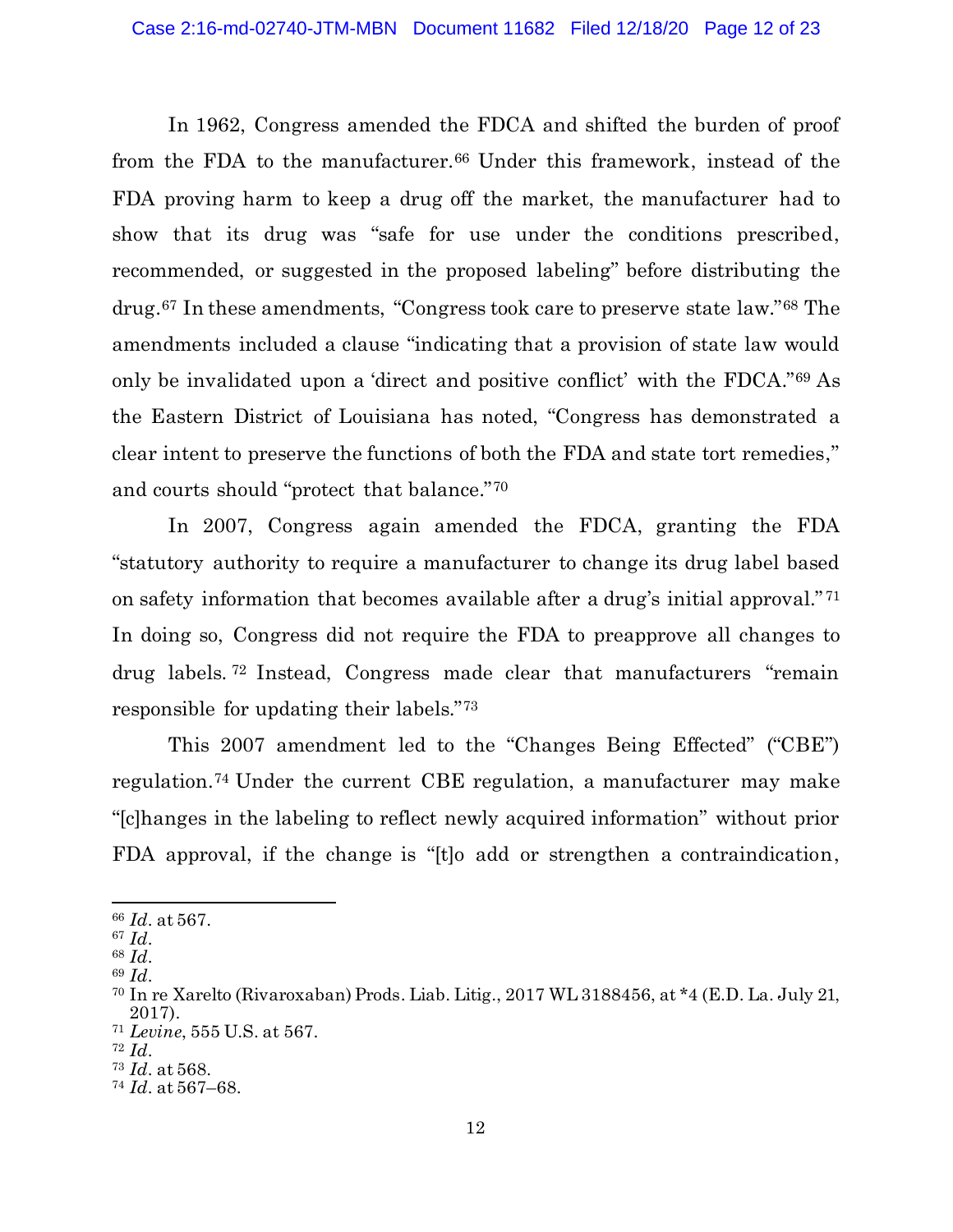warning, precaution, or adverse reaction for which the evidence of a causal association satisfies the standard for inclusion in the labeling under [21 C.F.R.] § 201.57(c)."75 "Newly acquired information" is defined to include "data derived from new clinical studies, reports of adverse events, or new analyses of previously submitted data (e.g., meta-analyses)."76

The Court now turns to Plaintiff's claim. Plaintiff Kahn brings her failure to warn claim under the Louisiana Products Liability Act ("LPLA").

> The language of the LPLA provides that a plaintiff may prevail on her failure to warn claim if "[1] the product possessed a characteristic that may cause damage and [2] the manufacturer failed to use reasonable care to provide an adequate warning of such characteristic and its danger to users and handlers of the product."<sup>77</sup>

Here, Plaintiff alleges that "Defendants failed, and some still fail, to warn that permanent or irreversible hair loss is a common side effect" of Taxotere.78 The Master Complaint goes on to describe the CBE regulation.79

<sup>75</sup> 21 C.F.R. § 314.70(c)(6)(iii).

<sup>76</sup> *Id.* § 314.3.

<sup>77</sup> Grenier v. Med. Eng'g Corp., 243 F. 3d 200, 205 (5th Cir. 2001) (quoting LA. REV. STAT. ANN. § 9:2800.57).

<sup>78</sup> Doc. 4407 at 3. Sanofi argues that Plaintiff must identify the specific warning that Sanofi allegedly should have provided. In support of this, Sanofi cites the previously mentioned *Ridings* case, 444 F. Supp. 3d 973, a United States Magistrate Judge opinion from the Western District of Missouri. The Court is not bound by this opinion, nor does the Court find it persuasive. Instead, the Court finds that Plaintiff Kahn has no obligation to craft the specific warning that Sanofi allegedly should have provided. Louisiana cases suggest that she must only articulate how the label was inadequate, which she has done. *See* Dendinger v. Covidien LP, Civil Action No. 18-4168, 2018 WL 4462579, at \*3 (E.D. La. Sept. 18, 2018) (finding that to allege inadequate warning claim under the LPLA, plaintiff must at least mention specific risks that were not disclosed); Jacobsen v. Wyeth, LLC, Civil Action No. 10-0823, 2012 WL 3575293, at \*6 (E.D. La. Aug. 20, 2012) ("[A] plaintiff must prove the language of the warning was inadequate to reasonably inform the recipient about the nature of the danger involved."). In addition to this, given that Sanofi never attempted a CBE change to warn of permanent alopecia, the exact language of any hypothetical warning is irrelevant. If Sanofi had attempted a CBE change and been rejected, Plaintiff would perhaps then need to specify what language she alleges Sanofi should have used. <sup>79</sup> Doc. 4407 at 28.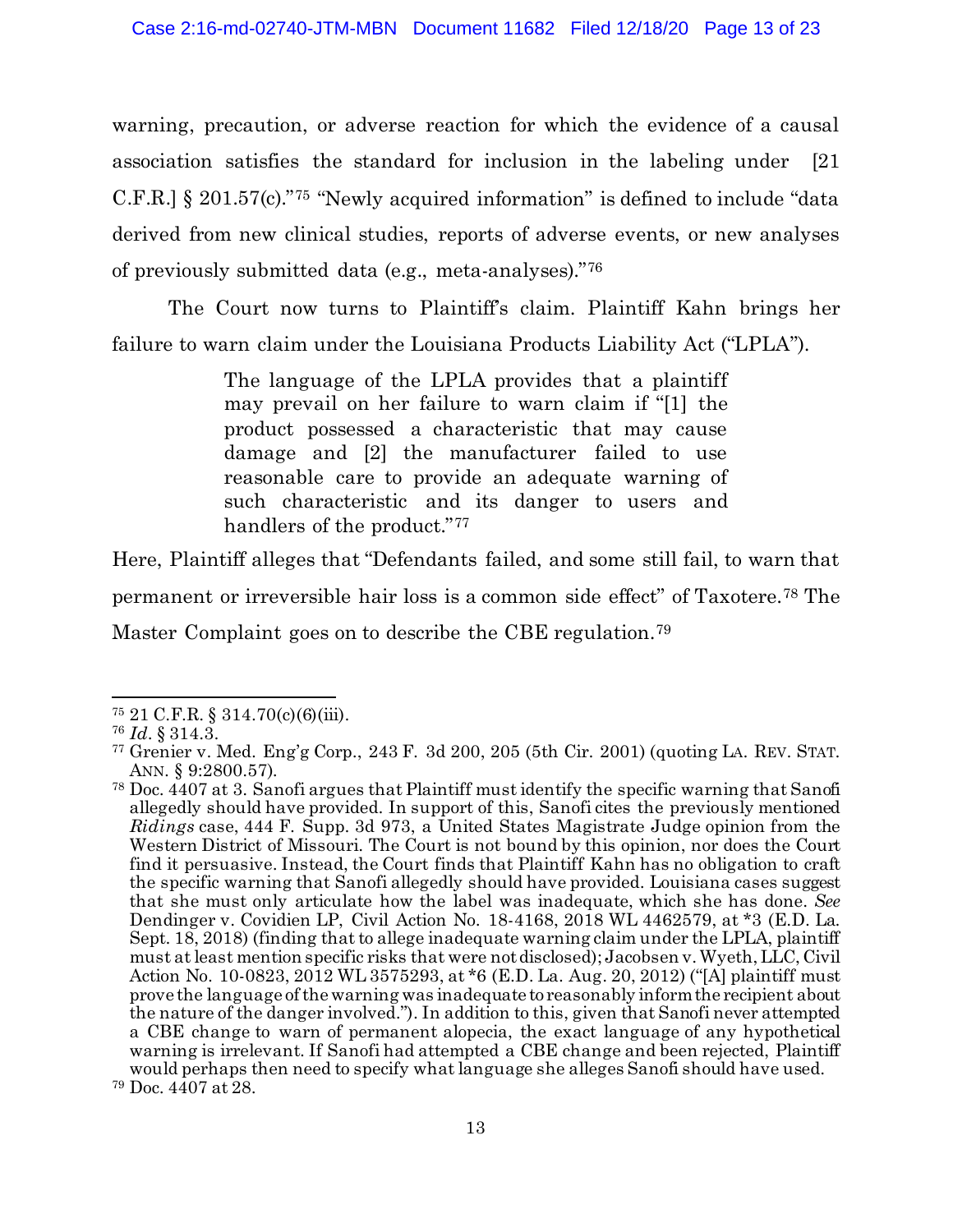Defendants argue that the label in effect in 2008 was approved by the FDA and that Sanofi could not strengthen the label to comply with state law as Plaintiff alleges. Defendants emphasize that to receive approval in 2004 for the adjuvant use of Taxotere, Sanofi provided the FDA with the results of two clinical trials as well as the Nabholtz and Sjöström articles. According to Sanofi, these sources "disclosed data and reports of alopecia, including reports of patients with ongoing, persistent, or nonreversible alopecia following treatment with combination chemotherapy regimens that included Taxotere."80 Because Sanofi provided all of this information to the FDA, Sanofi avers that Plaintiff can point to no "newly acquired information" justifying a CBE change before 2008.

Sanofi focuses on whether "newly acquired information" existed between 2004 and 2008.81 While the Court agrees that the existence of "newly acquired information" is the appropriate question, the critical issue is how "newly acquired information" is defined. According to Sanofi, providing the FDA with alopecia data, together with a wealth of other data, was enough to fulfill Sanofi's obligations. In *Levine*, however, the Supreme Court makes clear that a manufacturer must analyze the accumulating data—including any pertinent data that predated supplemental applications—for the FDA.

In *Levine*, the plaintiff, Diana Levine, went to a local clinic seeking treatment for a migraine headache as well as nausea.82 To treat her nausea, a physician assistant administered Phenergan to Levine by using the "IV-push

<sup>80</sup> Doc. 11020-1 at 8.

<sup>&</sup>lt;sup>81</sup> The Court notes that at oral argument, Sanofi argued that the Court should limit its consideration of "newly acquired information" from 2007, the date of the last sNDA, until 2008, the date of Plaintiff Kahn's infusion. Sanofi's briefing, however, focuses on the time from 2004 until 2008.

<sup>82</sup> *Levine*, 555 U.S. at 559.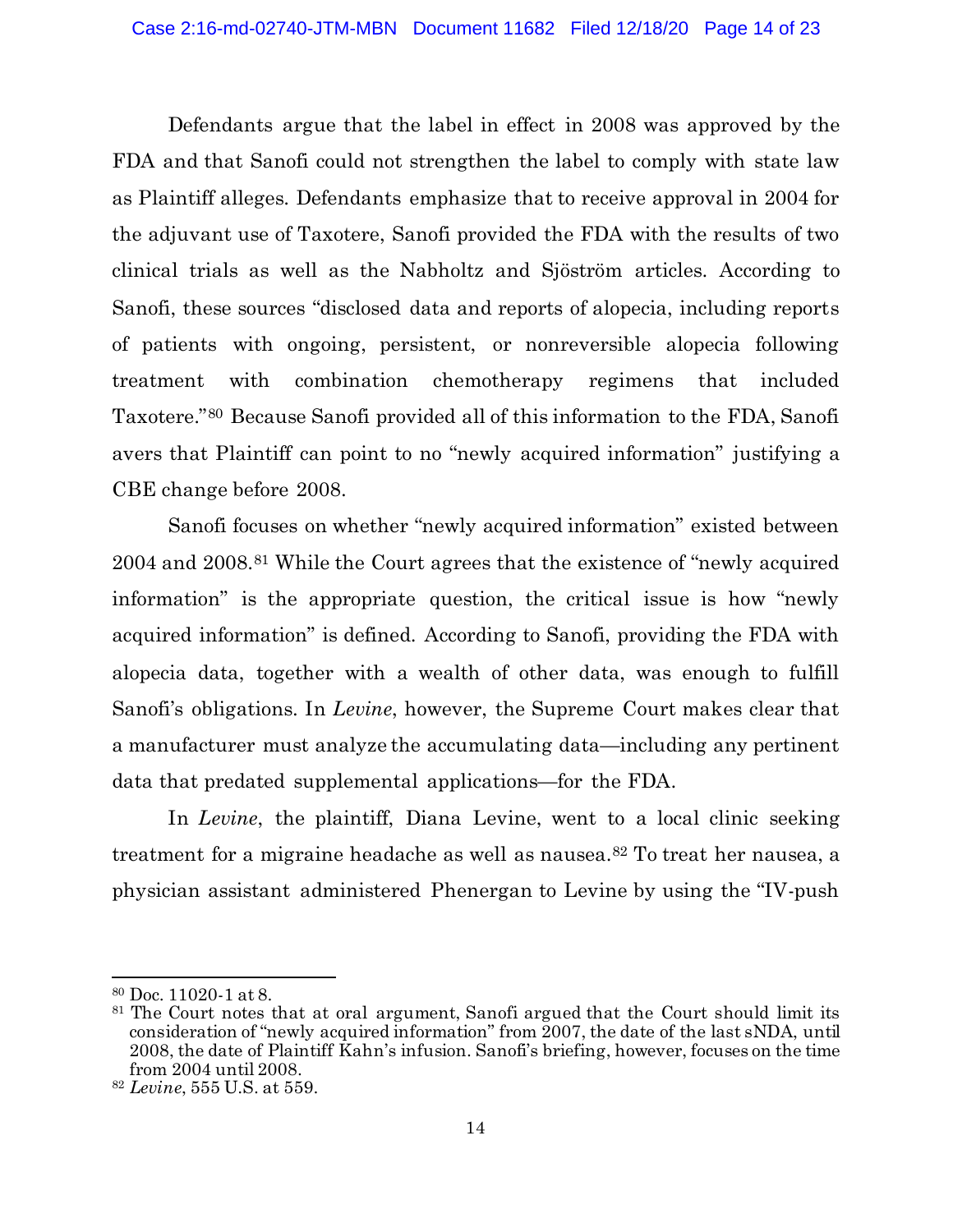method," whereby the drug is injected directly into a patient's vein. <sup>83</sup> Somehow, the Phenergan entered the plaintiff's artery, either because the needle penetrated an artery directly or because the drug escaped from the vein into surrounding tissue. <sup>84</sup> As a result, the plaintiff developed gangrene, leading doctors to amputate her entire forearm.<sup>85</sup>

In its opinion, the Supreme Court discussed the history of Phenergan, explaining that the FDA first approved "injectable Phenergan" in 1955.86 In 1973 and 1976, the manufacturer submitted supplemental applications to the FDA, which the FDA approved after proposing labeling changes.87 In 1986, the manufacturer submitted another application to the FDA, and for the next 17 years, the manufacturer and the FDA "intermittently corresponded about Phenergan's label." <sup>88</sup> Despite this history, when the Supreme Court was determining whether "newly acquired information" existed, the Court did not limit its focus to new reports that arose after the supplemental applications. Instead, the Court noted that there were "at least 20 reports of amputations similar to Levine's *since the 1960's*."89 The Court further noted that when the first amputation occurred in 1967, the manufacturer, Wyeth, "notified the FDA and worked with the agency to change Phenergan's label."90 Still, the Court wrote that "as amputations continued to occur, Wyeth *could have analyzed the accumulating data* and added a stronger warning about IV-push administration of the drug." <sup>91</sup> The Court, then, appeared to consider what

<sup>83</sup> *Id.*

<sup>84</sup> *Id.*

- <sup>87</sup> *Id.*
- <sup>88</sup> *Id.*

<sup>85</sup> *Id.* <sup>86</sup> *Id.* at 561.

<sup>89</sup> *Id.* at 562–63, 569 (emphasis added).

<sup>90</sup> *Id.* at 569.

<sup>91</sup> *Id.* at 570.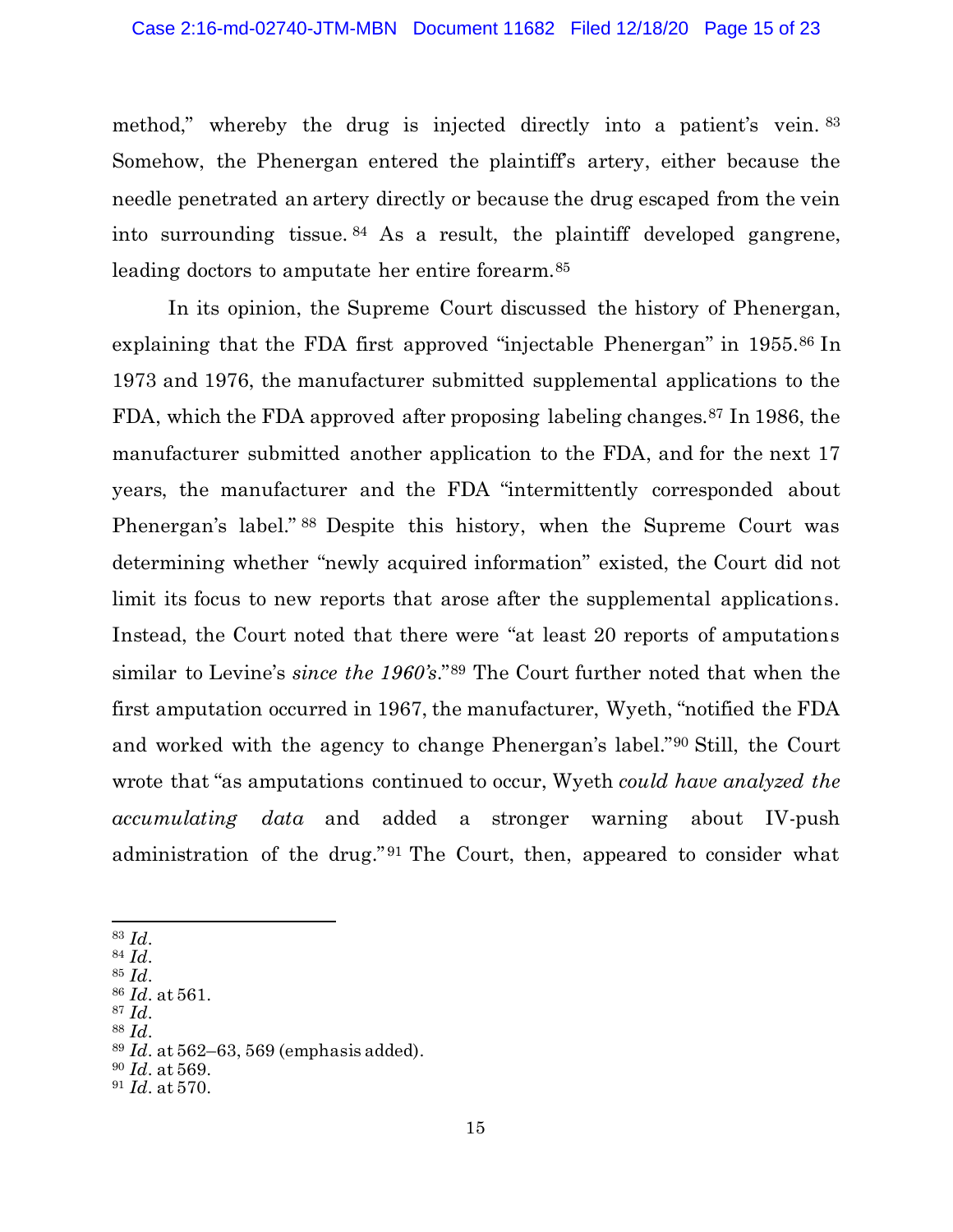information was available for analyses since the drug's "initial approval" in 1955. <sup>92</sup> The Court did not assume that in those 17 years of intermittent correspondence about the Phenergan label, the FDA, on its own initiative, considered whether to strengthen any warning about the risks of administering Phenergan using the "IV-push" method.

As previously discussed, Sanofi submitted an application in 2004 for the use of Taxotere in the adjuvant treatment of node-positive breast cancer. Along with the application, Sanofi provided the FDA with the results of two clinical trials as well as the Nabholtz and Sjöström articles. Although Sanofi claims that these sources clearly disclosed information regarding persistent alopecia, the only sentence that Sanofi highlights for the Court is this one, which comes from the seven-page Nabholtz article: "The most common treatment-related chronic nonhematologic toxicity was alopecia (87%), with long-lasting (longer than 2 years) partial alopecia in four patients."93

When Sanofi submitted its sNDA to the FDA in 2004, there was no attempt to alert the FDA of an uptick in reports of permanent alopecia, and the Court will not assume that the FDA analyzed whether there was any such uptick. According to the case law, a manufacturer bears an ongoing responsibility to update its label; this responsibility is not on the FDA. <sup>94</sup> As the *Levine* Court noted, "[t]he FDA has limited resources to monitor the 11,000 drugs on the market, and manufacturers have superior access to information about their drugs, especially in the postmarketing phase as new risks

 $92$  *Id.* at 567 (noting that in 2007, Congress gave the FDA authority to require a manufacturer to change its drug label "based on safety information that becomes available after a drug's initial approval").

<sup>93</sup> Doc. 11020-2 at 4.

<sup>94</sup> *See Levine*, 555 U.S. at 570–71 ("[I]t has remained a central premise of federal drug regulation that the manufacturer bears responsibility for the content of its label at all times.").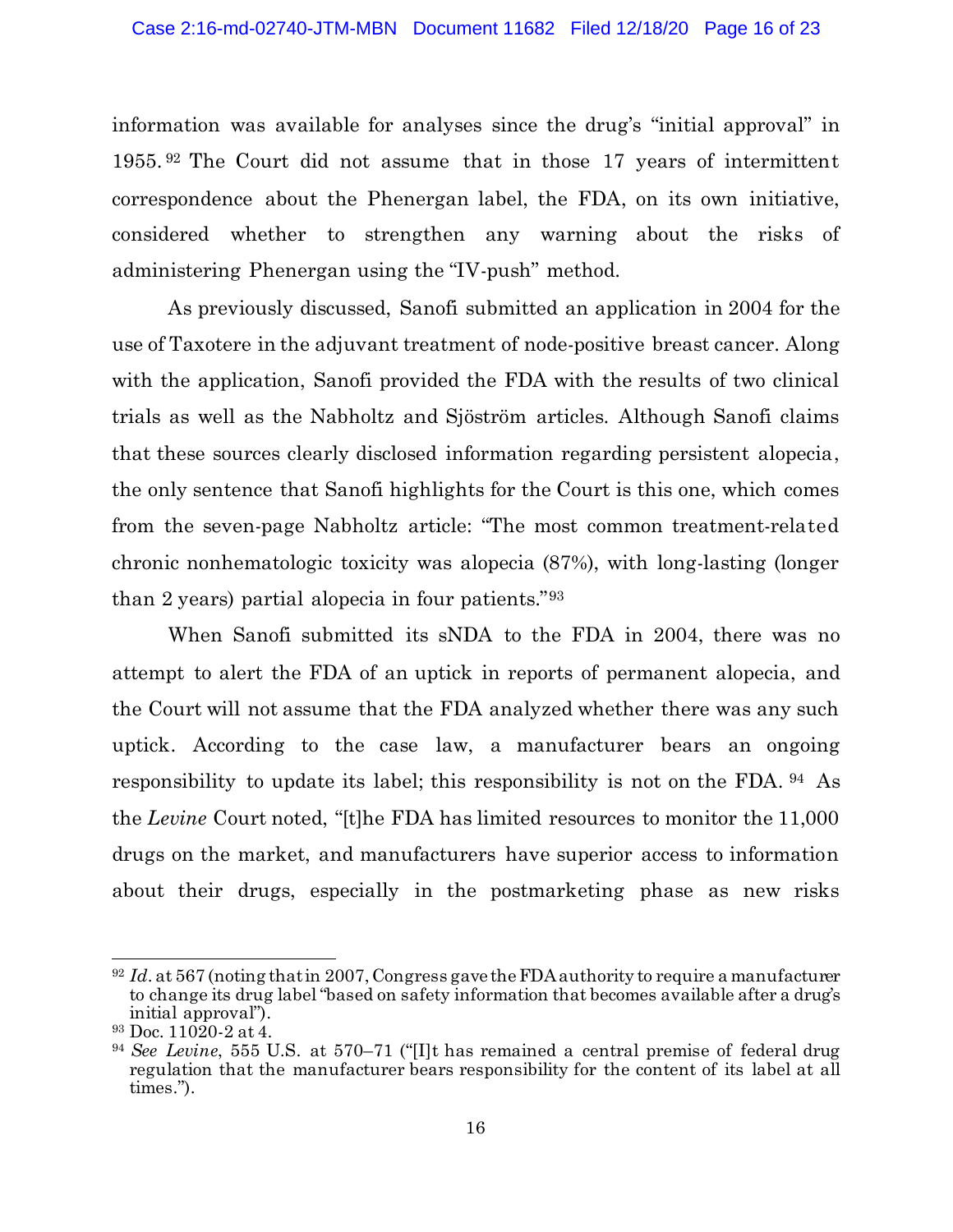emerge." <sup>95</sup> Thus, while the underlying data may have been there in 2004, Sanofi did not analyze or highlight the relevant data in any way for the FDA.

The Court notes that in 2004 the FDA did delete a subsection that Sanofi proposed to add to the Taxotere label. This subsection, called "Other persistent reactions," described the results of the TAX 316 clinical trial, and it mentioned alopecia among other items. The FDA, however, provided no reason for the deletion. Without more, this Court cannot divine the FDA's reason for removing this entire subsection, and the Court will not interpret the deletion as a pronouncement about permanent alopecia.

Even after 2004, Sanofi made no attempt to alert the FDA of any uptick in reports of permanent alopecia. This is supported by the fact that in 2015, the FDA asked *Sanofi* to analyze permanent alopecia.

Considering the evidence, the Court finds that, like the manufacturer in *Levine*, Sanofi "could have analyzed the accumulating data" prior to Kahn's treatment and used the CBE process to unilaterally strengthen its label.96 The evidence shows that in 2006, a physician asked Sanofi "if there was any documentation/knowledge about the reversibility of alopecia after Taxotere treatment (e.g., expected time frame)."97 He noted that his patient had suffered alopecia since 2004.98 In Sanofi's internal communications about this question, one of Sanofi's Global Safety Officers writes: "Only peripheral knowledge. I know that there were some irreversible cases of alopecia as documented in the clinical trials."99 Rather than suggesting an investigation, however, she writes

<sup>95</sup> *Id.* at 578–79.

<sup>96</sup> *Id.* at 569–70 ("In later years, as amputations continued to occur, Wyeth could have analyzed the accumulating data and added a stronger warning about IV-push administration of the drug.").

<sup>97</sup> Doc. 11214-36 at 3.

<sup>98</sup> *Id.*

<sup>99</sup> *Id.* at 2.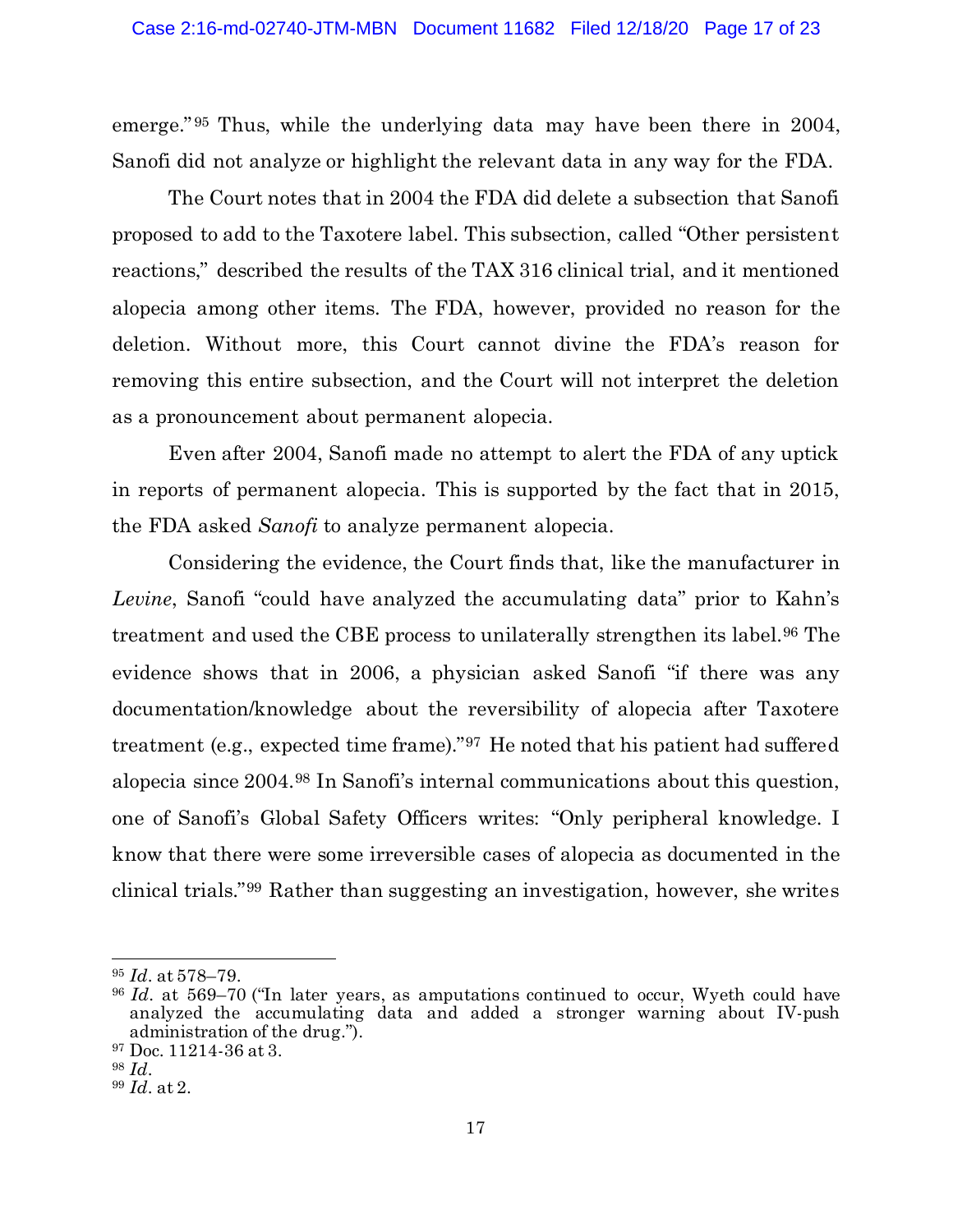this: "This is the kind of thing that a noncompany physician would review in their practice and possibly report in the literature--however, I am NOT advising a lit search for this topic!"100 This evidence suggests that Sanofi chose to ignore the accumulating data rather than investigate and analyze it.

Plaintiff has shown that if Sanofi had analyzed the information available between 2004 and 2008, the information would have revealed the risk of permanent alopecia. As the *Levine* Court noted, if a manufacturer submits adverse event information to the FDA, "then later conducts a new analysis of data showing risks of a different type or of greater severity or frequency than did reports previously submitted to FDA," this meets the requirement for "newly acquired information."101

Plaintiff relies on a certain analysis conducted by an oncologist named Dr. Scot Sedlacek. She argues that this analysis could have supported a CBE change. As the Master Complaint describes, Dr. Sedlacek presented a study at a breast cancer conference in 2006. <sup>102</sup> His study was titled "Persistent significant alopecia (PSA) from adjuvant docetaxel after doxorubicin/cyclophosphamide (AC) chemotherapy in women with breast cancer."103 Sanofi argues that Dr. Sedlacek's work cannot constitute "newly acquired information" because it does not "reveal risks of a different type or greater severity or frequency than previously included in submission to the FDA" as the CBE regulation provides.104 Sanofi emphasizes that the interim results of TAX 316, for example, reported that 3.2 percent of TAC patients

<sup>100</sup> *Id.*

<sup>101</sup> *Levine*, 555 U.S. at 569.

<sup>102</sup> Doc. 4407 at 29.

<sup>103</sup> *Id.*

<sup>104</sup> Doc. 11020-1 at 11 (quoting 21 C.F.R. § 314.3).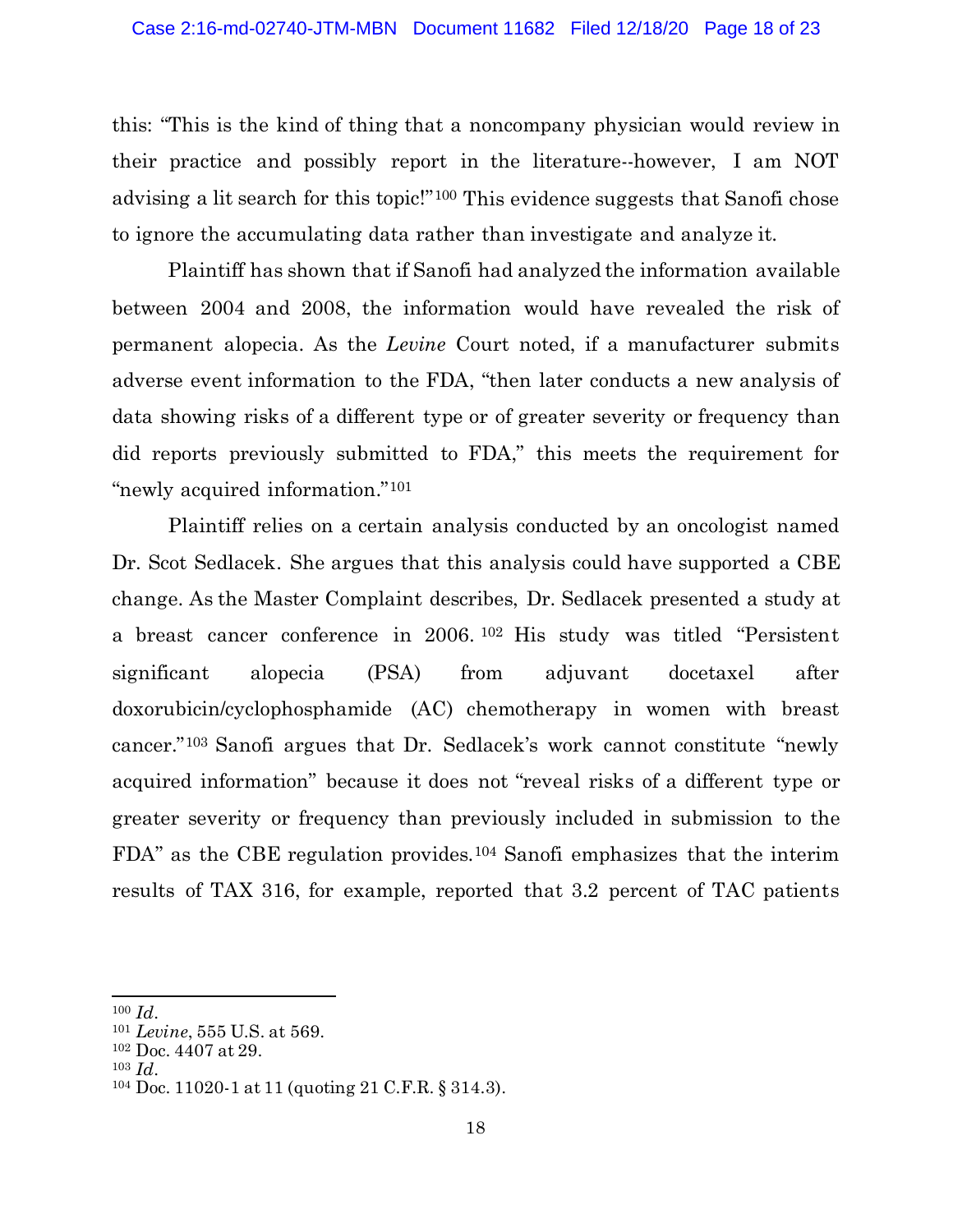suffered "alopecia ongoing into the follow-up period."105 Dr. Sedlacek's work, according to Sanofi, revealed nothing the FDA did not already know.

Sanofi's argument misses the point. Preemption is a "demanding defense."106 It is not enough for Sanofi to show that the adverse event reports had been submitted to the FDA. Sanofi had an obligation to analyze those reports for the FDA. It appears to this Court that Sanofi is attempting to shift the responsibility of analyzing these reports to the FDA. Indeed, the FDA ultimately had to ask Sanofi to do the requisite analysis in 2015.

As this Court has noted in prior rulings, the primary objective of TAX 316 was to evaluate survival rates, not the occurrence of alopecia.107 Similarly, when Sanofi submitted data to the FDA in 2004, the focus was not on alopecia. Nothing suggests that in 2004 Sanofi drew the FDA's attention to the rates of ongoing alopecia. The Sedlacek presentation, however, focused on alopecia, and this presentation was in 2006—the same year that Sanofi was internally avoiding a "lit search," or an investigation, of permanent alopecia. The Court also finds it significant that the FDA contacted Sanofi in 2015 and requested an analysis of permanent alopecia. Contrary to what Sanofi argues, the data on permanent alopecia was apparently accumulating in the years before 2015, and the FDA was not recognizing it. Indeed, as the *Levine* Court wrote, "[t]he FDA has limited resources to monitor the 11,000 drugs on the market." <sup>108</sup> Sanofi was in a better position to analyze the risks of its drug, but the evidence suggests that Sanofi was choosing not to do so.

Considering the limitations of the data Sanofi provided to the FDA in 2004, the Sedlacek presentation, which centered around the risk of persistent

<sup>105</sup> *Id.*

<sup>106</sup> *See Levine*, 555 U.S. at 573, 578.

<sup>107</sup> *See* Doc. 11332.

<sup>108</sup> *See Levine*, 555 U.S. at 578–79.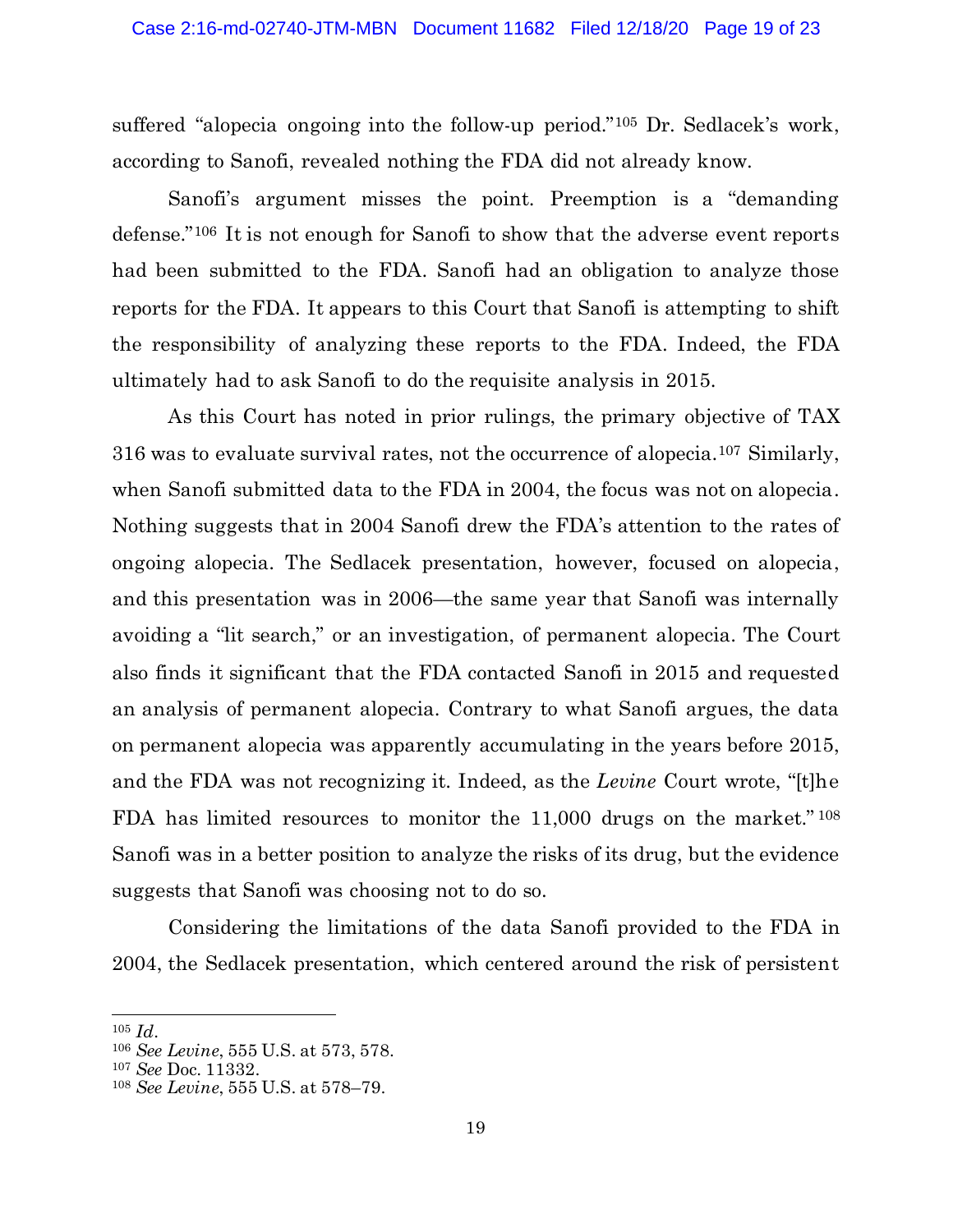alopecia, would have "reveal[ed] risks of a different type or greater severity or frequency than previously included in submission to the FDA."109 The Sedlacek presentation, therefore, constituted "newly acquired information," and it was enough to support a CBE change.

The Court's analysis, however, does not end here. According to Supreme Court precedent, if a manufacturer can show "clear evidence" that the FDA would not have approved a change to the label, this "pre-empts a claim, grounded in state law, that a drug manufacturer failed to warn consumers of the change-related risks associated with using the drug."110 To show "clear evidence," a manufacturer must show that it "fully informed the FDA of the justifications for the warning required by state law and that the FDA, in turn, informed the drug manufacturer that the FDA would not approve a change to the drug's label to include that warning."111 Whether "clear evidence" exists is a question of law for the judge to decide, and the Supreme Court has guided judges to "simply ask himself or herself whether the relevant federal and state laws 'irreconcilably conflict.'" <sup>112</sup> A hypothetical or potential conflict is insufficient to preempt a state statute. $113$ 

The Court finds that Sanofi has met the "clear evidence" standard as it relates to the placement of the warning. The evidence shows that in 2015, the FDA worked closely with Sanofi to assess the risk of permanent alopecia. At that time the FDA was "fully informed" of the justifications for a warning, and the FDA specifically advised Sanofi to warn of permanent alopecia in certain parts of its label. In response, Sanofi warned of permanent alopecia in the

<sup>109</sup> *Levine*, 555 U.S. at 569.

<sup>110</sup> *Albrecht*, 139 S. Ct. at 1672.

<sup>111</sup> *Id.*

<sup>112</sup> *Id.* at 1679.

<sup>113</sup> *See id.*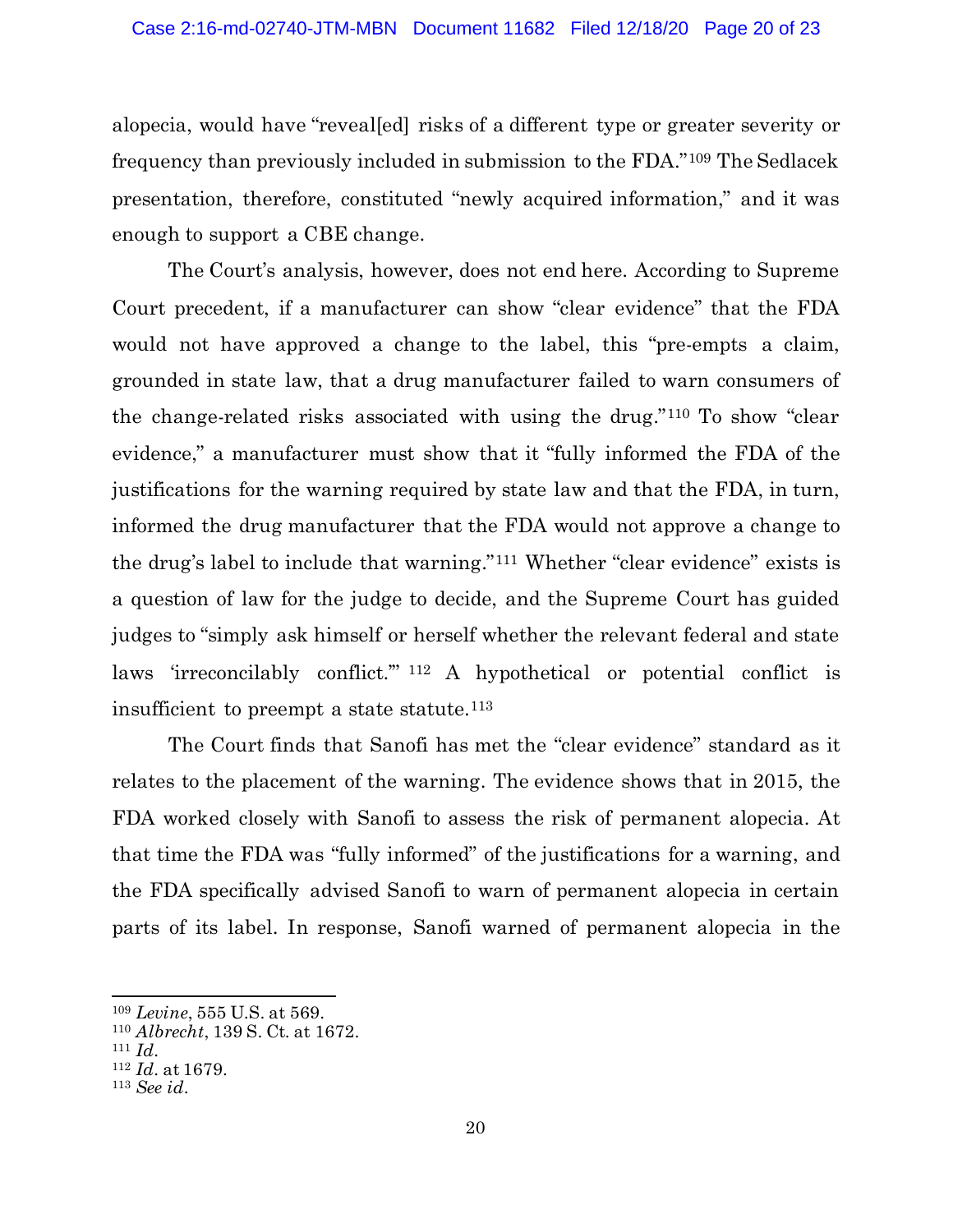"Adverse Reactions" section of the label, and the FDA approved this. Years later, in 2018, a plaintiff in this MDL, Dr. Kelly Gahan, requested that a "Black Box" warning for permanent alopecia be added to the Taxotere label.<sup>114</sup> The FDA rejected her request and explained that "FDA officials determined that the appropriate place for the possible permanent alopecia is in Section 6.2 Postmarketing Experience, and in Section 17 Patient Counseling Information of the Taxotere label."115 There is "clear evidence" then that the FDA would not have approved of placing a warning in the more serious "Warnings and Precautions" section of the label.<sup>116</sup> To the extent Plaintiff alleges that Sanofi should have done so before Kahn was treated, her claim is preempted.

There is no "clear evidence," however, showing that the FDA would have rejected a warning of permanent alopecia in the "Adverse Reactions" section of the label prior to Kahn's treatment. The evidence shows that before Kahn was treated, Sanofi never "fully informed" the FDA of the justifications for a warning regarding permanent alopecia. When Sanofi submitted data to the FDA in 2004, Sanofi's goal was to expand the distribution of its drug; it was not to correspond with the FDA about whether the Taxotere label should warn of permanent alopecia.

The Court finds it telling, too, that the FDA in 2015 had to ask Sanofi for information on the risk of permanent alopecia. The Third Circuit faced similar facts in *In re Avandia Marketing, Sales & Prods. Liab. Litig.*, 945 F.3d 749, 754, 758–59 (3d Cir. 2019). In *Avandia*, the manufacturer had submitted a "Prior Approval Supplement" to the FDA and proposed new label language

<sup>114</sup> Doc. 9268-2 at 13.

<sup>115</sup> *Id.*

<sup>116</sup> The Court notes, too, that a "black box" warning is "the strongest type of warning allowed in drug labeling, and to ensure their significance is undiluted, use of a black box warning is permitted only where specifically required by the FDA." Amos v. Biogen Idec Inc., 249 F. Supp. 3d 690, 694 (W.D.N.Y. 2017).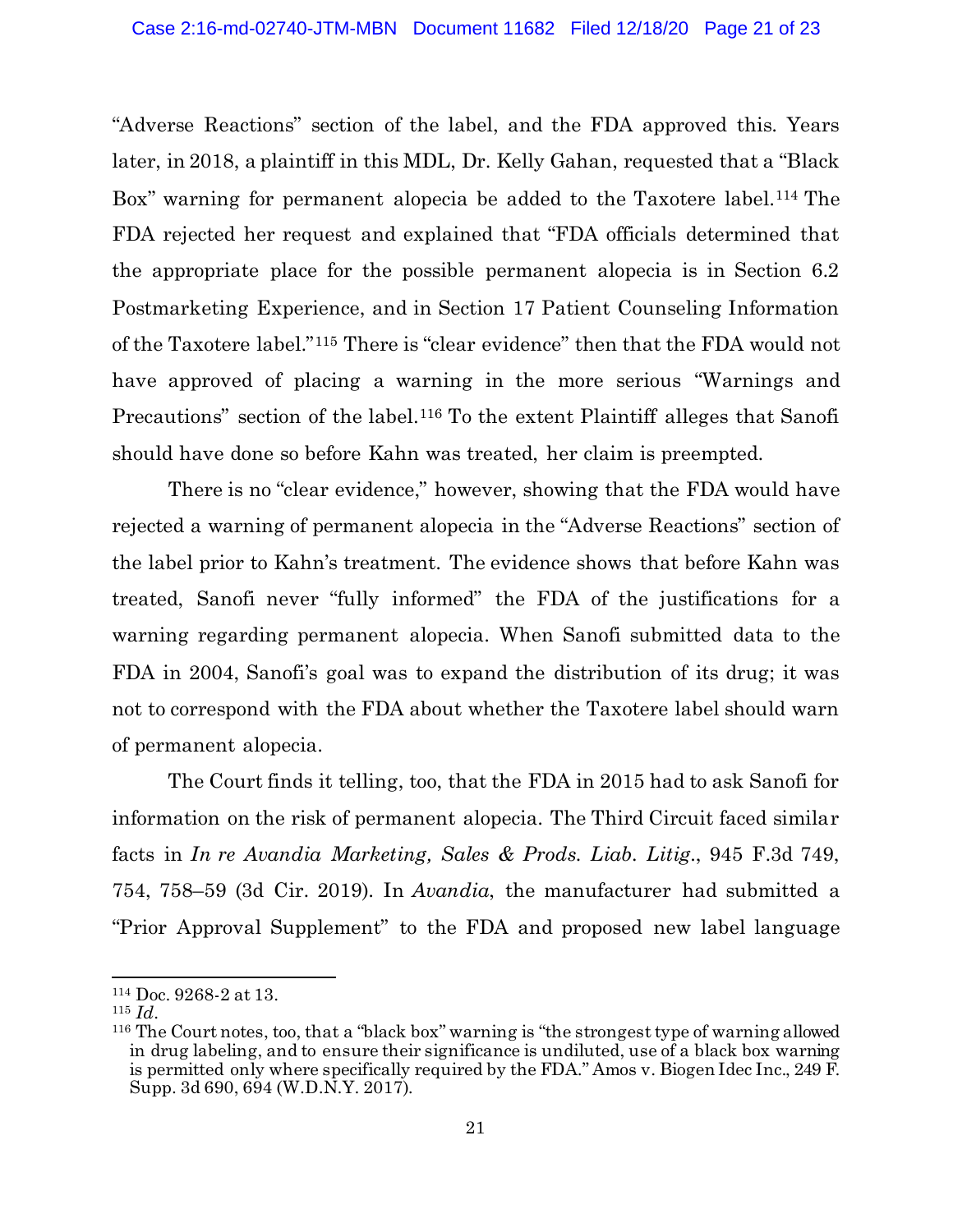warning of cardiac risks.<sup>117</sup> Upon review, the FDA found that the information submitted was inadequate and that further analysis was required.118 The FDA then directed the manufacturer to provide additional information. <sup>119</sup> In considering whether the manufacturer had "fully informed" the FDA of the justifications for a warning, the Third Circuit found it significant that the original submission of information was inadequate and that the FDA requested more data.120

Similarly, here, in 2015, the FDA had to contact Sanofi and ask for an analysis of permanent alopecia. The evidence shows that the FDA learned from third-party sources, rather than from Sanofi, about the risk of permanent alopecia. Then, upon review of the information Sanofi initially provided, the FDA asked Sanofi for more information. All of this suggests that Sanofi was sitting on its hands rather than making an "earnest attempt" to keep the FDA informed of the possible need for a stronger warning.121 Certainly, the FDA was not "fully informed" in the years preceding 2015; otherwise, the FDA would not have had to ask Sanofi for an analysis. Accordingly, because there is no clear evidence showing the FDA before 2008 was "fully informed" and would have rejected a warning in the "Adverse Reactions" section of the Taxotere label, the remainder of Plaintiff's claim is not preempted.

# **CONCLUSION**

For the foregoing reasons, the Motion for Summary Judgment Based on Preemption (Doc. 11020) is **GRANTED IN PART** and **DENIED IN PART**.

<sup>117</sup> *Avandia*, 945 F.3d at 753–54.

<sup>118</sup> *Id.*

<sup>119</sup> *Id.*

<sup>120</sup> *Id.* at 758.

<sup>121</sup> *See Levine*, 555 U.S. at 561; *Xarelto*, 2017 WL 1395312, at \*4.